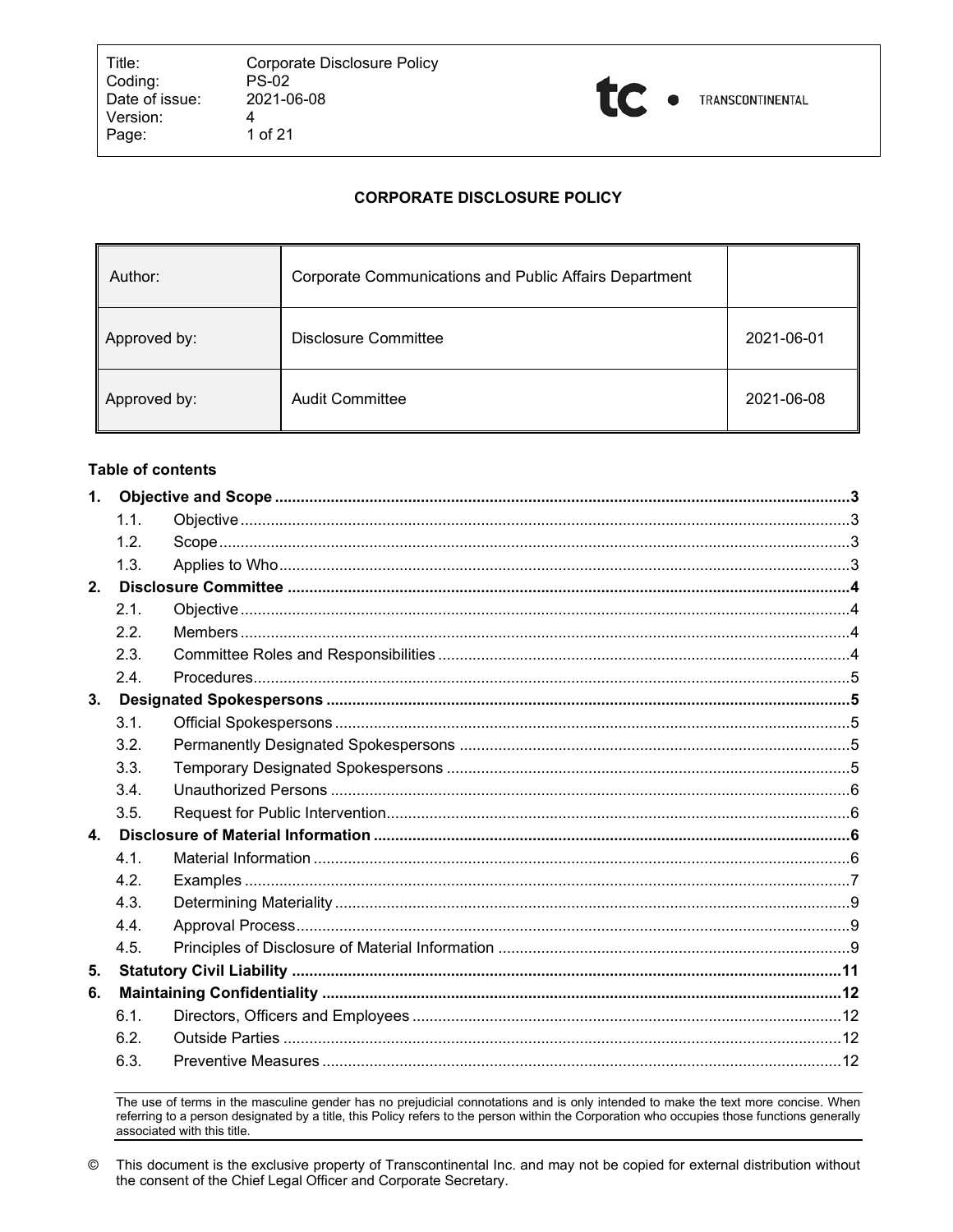

| 7.              |       |  |  |
|-----------------|-------|--|--|
| 8.              |       |  |  |
|                 | 8.1.  |  |  |
|                 | 8.2.  |  |  |
|                 | 8.3.  |  |  |
|                 | 8.4.  |  |  |
| 9.              |       |  |  |
|                 | 9.1.  |  |  |
|                 | 9.2.  |  |  |
|                 | 9.3.  |  |  |
|                 | 9.4.  |  |  |
|                 | 9.5.  |  |  |
|                 | 9.6.  |  |  |
| 10 <sub>1</sub> |       |  |  |
|                 | 10.1. |  |  |
|                 | 10.2. |  |  |
| 11.             |       |  |  |
| 12.             |       |  |  |

The use of terms in the masculine gender has no prejudicial connotations and is only intended to make the text more concise. When referring to a person designated by a title, this Policy refers to the person within the Corporation who occupies those functions generally associated with this title.

<sup>©</sup> This document is the exclusive property of Transcontinental Inc. and may not be copied for external distribution without the consent of the Chief Legal Officer and Corporate Secretary.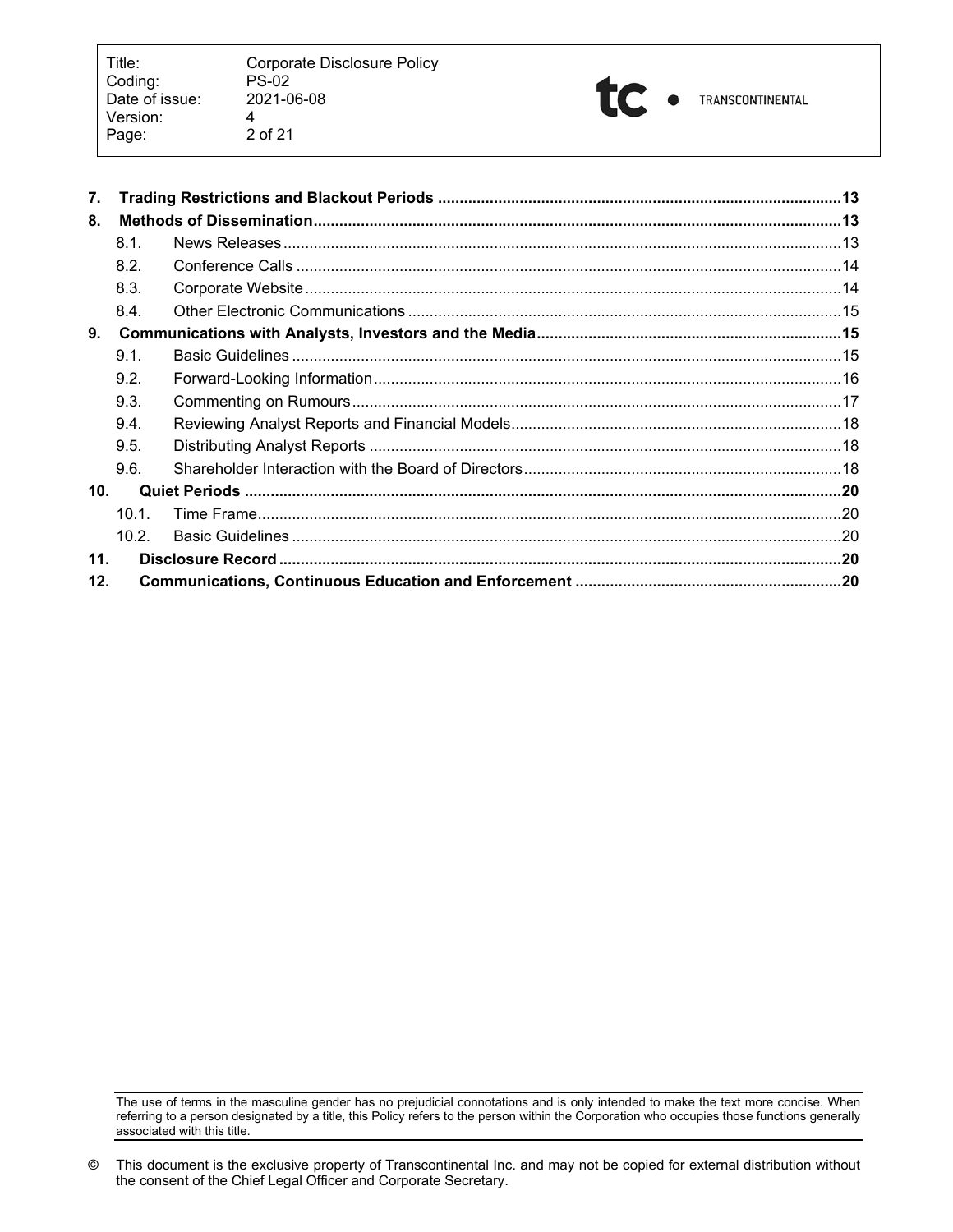## **1. Objective and Scope**

The integrity of the capital markets is based on the full and fair disclosure of material information regarding public companies. It is imperative that the investing public have timely access to this information.

## 1.1. Objective

The objective of this disclosure policy (this "Policy") is to provide policies, practices and guidelines to:

- i) Ensure that communications with the investment community, the media and the public about Transcontinental Inc., its subsidiaries and other controlled entities and joint ventures (including trusts, partnerships, etc.) (collectively referred to as "TC Transcontinental" or the "Corporation") are:
	- timely, factual, accurate, balanced; and
	- broadly disseminated in accordance with all applicable legal and regulatory requirements; and
- ii) Ensure the accuracy and completeness of any such communications.

This Policy confirms in writing our existing disclosure policies, practices and guidelines. It is meant to raise awareness of TC Transcontinental's approach to disclosure among the Board of Directors of the Corporation (the "Board of Directors"), the officers, the employees and other insiders of the Corporation. A significant benefit is to raise awareness of the risk of selective disclosure, which may help in reducing the likelihood of inadvertent insider trading. TC Transcontinental is committed to maintaining high standards regarding disclosure matters.

The Disclosure Committee (referred to in this document as the "Committee") is responsible for the implementation and administration of this Policy. The Committee plays a key role in assisting the President and Chief Executive Officer and the Chief Financial Officer in providing their annual and quarterly certifications.

1.2. Scope

This Policy covers disclosures in documents filed (including electronically) with the securities regulators or stock exchanges including financial and non-financial disclosure, Management's Discussion and Analysis (the "MD&A") and written statements made in the Corporation's annual and quarterly reports, written statements made in documents such as news releases, letters to shareholders, presentations by senior management at investor or industry conferences, as well as information contained on the Corporation's website and other electronic communications issued or managed by TC Transcontinental such as email, social networking sites as well as audio and video content. It extends to oral statements made in meetings and telephone conversations with analysts and investors, interviews with the media as well as speeches, press conferences and conference calls.

1.3. Applies to Who

This Policy extends to all directors, officers and employees of TC Transcontinental, those authorized to speak on its behalf and any other person or company in a "special relationship" with TC Transcontinental.

The persons or companies in a "special relationship" with TC Transcontinental include, but are not limited to:

The use of terms in the masculine gender has no prejudicial connotations and is only intended to make the text more concise. When referring to a person designated by a title, this Policy refers to the person within the Corporation who occupies those functions generally associated with this title.

<sup>©</sup> This document is the exclusive property of Transcontinental Inc. and may not be copied for external distribution without the consent of the Chief Legal Officer and Corporate Secretary.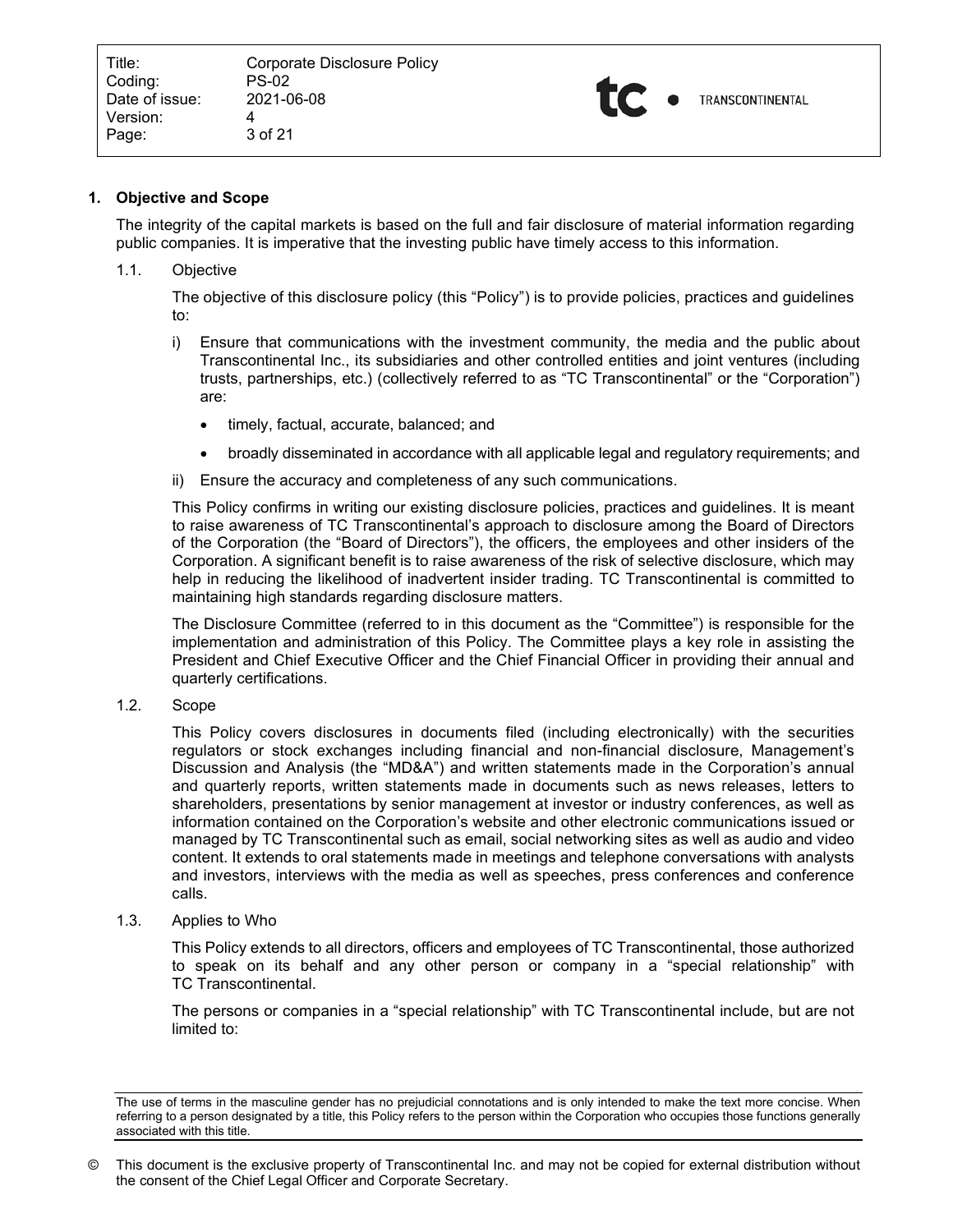i) Insiders (as defined under securities laws) of the Corporation including but not limited to, directors and officers of the Corporation and control persons;

TRANSCONTINENTAL

- ii) Persons engaged in professional or business activities on behalf of TC Transcontinental; and
- iii) Anyone, including an employee, who could reasonably be expected to have, in the normal course of his functions, access to material information about the business, operations, assets or revenue of TC Transcontinental who learns of undisclosed material information (as defined herein) and knows or should know that the person who communicated the information is in a "special relationship" with TC Transcontinental.

## **2. Disclosure Committee**

2.1. Objective

TC Transcontinental has established a Disclosure Committee (the "Committee") responsible for overseeing disclosure practices. This responsibility includes the design, implementation and regular evaluation of TC Transcontinental's disclosure controls and procedures to ensure that information required to be disclosed in the Corporation's filings is made known to the Committee and is recorded, processed, summarized and reported within the required time periods.

2.2. Members

The Committee consists of the President and Chief Executive Officer, the Chief Financial Officer (who should act as the chair of the Committee), the Chief Legal Officer and Corporate Secretary (who should act as the secretary of the Committee), the Vice President of Corporate Communications and Public Affairs and the Director of Investor Relations of the Corporation. The President and Chief Executive Officer is an ex-officio member. The Committee should consist of the persons holding the abovementioned or comparable positions to the extent that such positions exist. The Committee may invite other officers, directors and employees of TC Transcontinental, when deemed advisable, to assist in the discussion and discharge of its obligations. The Chair of the Board may be invited to Committee meetings.

- 2.3. Committee Roles and Responsibilities
	- i) Implements and administers this Policy;
	- ii) Monitors the effectiveness of, and compliance with, this Policy and reports on meetings held to the Audit Committee on a quarterly basis;
	- iii) Communicates with directors and the appropriate officers, spokespersons and employees about disclosure issues and this Policy;
	- iv) Assesses the materiality of information that is made known to it, following the guidelines presented in section 4.3; once deemed material, the Committee will use experience and judgment to determine the content and the timing for public disclosure;
	- v) Determines whether material information should remain confidential, in which case it will make reasonable efforts to prevent inadvertent disclosure by following the guidelines outlined in the "Maintaining Confidentiality" section of this Policy; the Committee may use experience and judgment to determine whether market surveillance need to be contacted in order to ask that the stock be closely monitored, whether the Chair of the Board or any other Board member needs to be notified, or whether regulatory filings need to be made;
	- vi) Ensures that appropriate processes are in place to verify the accuracy and completeness of information disclosed in documents filed with securities regulators or stock exchanges or otherwise publicly disclosed or contained in public oral statements;

The use of terms in the masculine gender has no prejudicial connotations and is only intended to make the text more concise. When referring to a person designated by a title, this Policy refers to the person within the Corporation who occupies those functions generally associated with this title.

<sup>©</sup> This document is the exclusive property of Transcontinental Inc. and may not be copied for external distribution without the consent of the Chief Legal Officer and Corporate Secretary.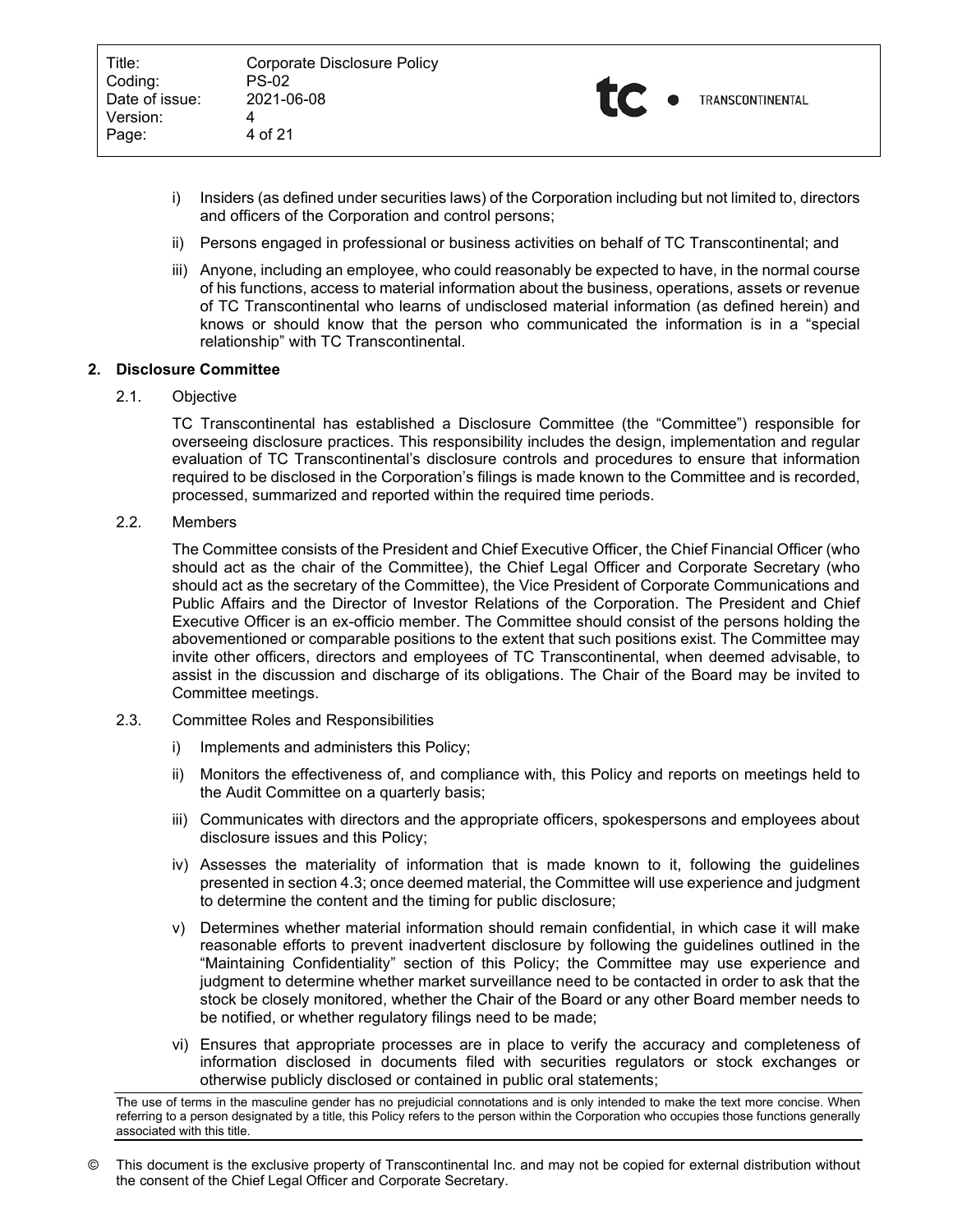

- vii) Ensures that, when a public disclosure requires correction, such correction is timely made under the supervision of the Committee;
- viii) Reviews the Corporation's annual and quarterly continuous disclosure documents before submission to the Corporation's Audit Committee and Board of Directors;
- ix) Ensures that TC Transcontinental's official and permanently designated spokespersons receive proper guidelines and are familiar with this Policy;
- x) Ensures that this Policy is available on the Intranet and the Corporation's website for all employees to view and that the basic principles of this Policy are communicated on an annual basis to the managers of the Sector Management Committees;
- xi) Ensures that this Policy is made available as soon as possible to new managers following an acquisition by the Corporation;
- xii) Ensures that the stock exchanges on which the Corporation's shares are listed have comprehensive contact information for the Corporation's spokespersons;
- xiii) Ensures that appropriate processes are in place to monitor the Corporation's corporate websites, and;
- xiv) Reviews this Policy and makes required updates annually or as needed to reflect developments and ensure compliance with regulatory requirements. The Committee will propose amendments for approval to the Board of Directors if there are material changes to the Policy.

## 2.4. Procedures

The Committee will determine its own internal guidelines, procedures and approval processes and meet quarterly and otherwise as may be required from time to time.

## **3. Designated Spokespersons**

3.1. Official Spokespersons

TC Transcontinental designates a limited number of official spokespersons with authority for communication with the investment community (analysts, investors, etc.), regulators (Toronto Stock Exchange, credit rating agencies, securities commissions, etc.) and the media. The Chair of the Board, the President and Chief Executive Officer, the Chief Financial Officer, the Vice President of Corporate Communications and Public Affairs and the Chief Legal Officer and Corporate Secretary are the official spokespersons for TC Transcontinental. The official spokespersons are the only spokespersons with the authority to designate permanent and temporary designated spokespersons.

3.2. Permanently Designated Spokespersons

The Committee has permanently designated the spokespersons below:

- i) The Director of Investor Relations of the Corporation with the authority to communicate with the investment community (investors, shareholders, financial analysts) as well as securities regulators and stock exchanges; and
- ii) The Corporate Treasurer with the authority to communicate with credit rating agencies and financial institutions; and
- iii) The Manager, Corporate Communications and Public Affairs with the authority to communicate with the media.
- 3.3. Temporary Designated Spokespersons

The use of terms in the masculine gender has no prejudicial connotations and is only intended to make the text more concise. When referring to a person designated by a title, this Policy refers to the person within the Corporation who occupies those functions generally associated with this title.

<sup>©</sup> This document is the exclusive property of Transcontinental Inc. and may not be copied for external distribution without the consent of the Chief Legal Officer and Corporate Secretary.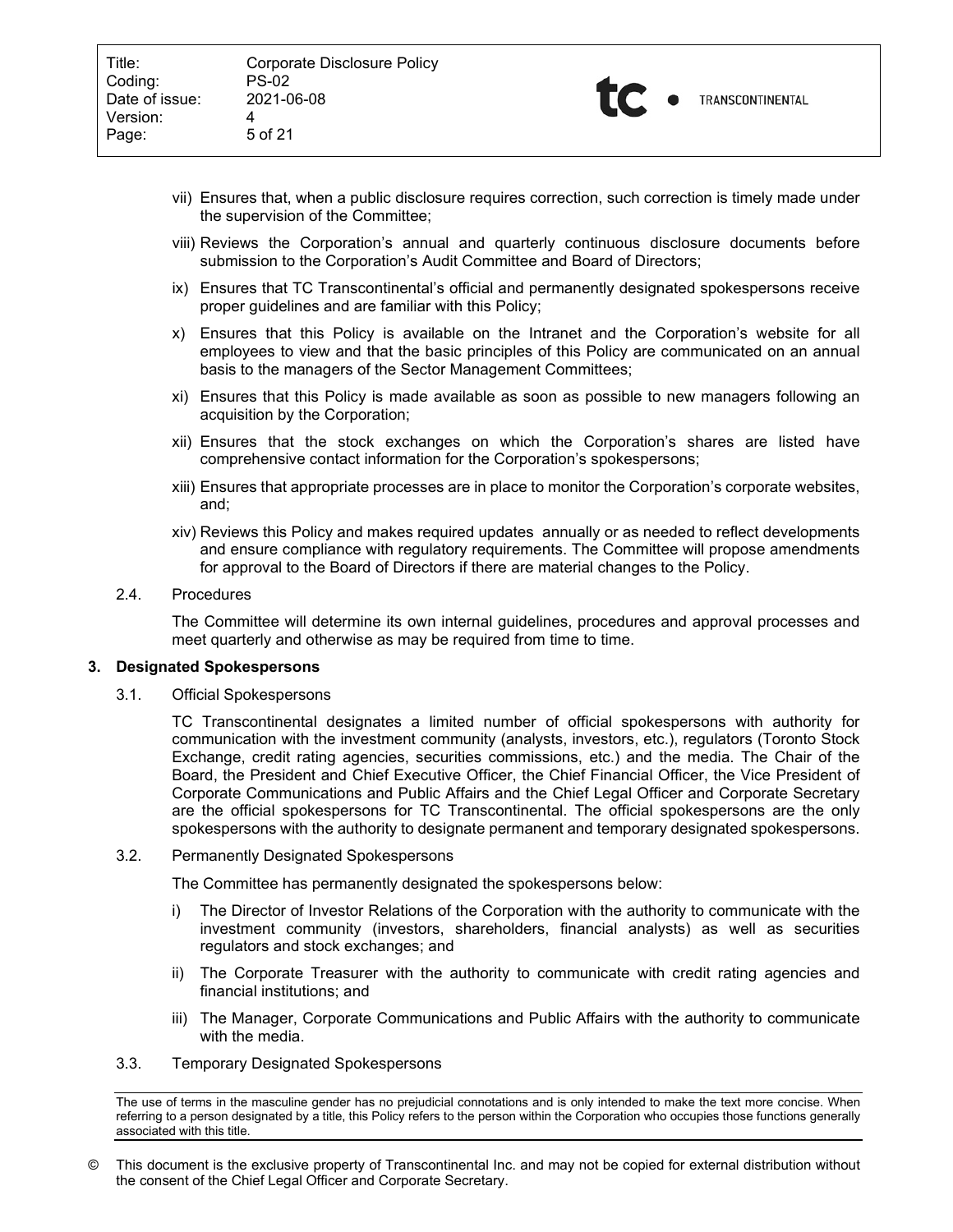

The official spokespersons for TC Transcontinental may, from time to time, designate others within the Corporation with authority to speak on behalf of TC Transcontinental in order to respond to specific inquiries or as back-ups. The temporary designated spokespersons will be provided with a copy of disclosure guidelines and will have to report their intervention to one of the above official spokespersons.

3.4. Unauthorized Persons

Employees who are not official spokespersons or permanently and/or temporary designated spokespersons cannot under any circumstances (including on a "no-names" or "off the record" basis) respond to inquiries from the investment community, the media, securities regulators or stock exchanges, unless specifically asked to do so by an official spokesperson. In addition, employees who are not official spokespersons should refer to:

- i) The Director of Investor Relations of the Corporation for all requests from the investment community, securities regulators or stock exchanges.
- ii) The Vice President of Communications and Public Affairs for all requests from the media.
- 3.5. Request for Public Intervention

Employees, other than the official spokespersons, who are asked to speak in public forums (including at investor, industry or other conferences, trade shows, interviews (whether television, radio or for publications, whether written or electronic, etc.)) must use their judgment to determine if the subject of the public intervention may relate to material information, significant and/or confidential information. In the event of any doubt relating to the appropriateness of providing information to an outside party, an employee should contact the Department of Corporate Communications and Public Affairs, or the Director of Investor Relations. All requests for public intervention that may relate to material information, significant and/or confidential information must be submitted to the Vice President of Corporate Communications and Public Affairs or the Director of Investor Relations of the Corporation for approval. When the Vice President of Corporate Communications and Public Affairs or the Director of Investor Relations authorizes an employee to participate in a public intervention which may relate to material information, significant and/or confidential information, he must submit the content for approval. On the day of the public intervention, in the case where undisclosed material information is intended to be disclosed, a news release containing all relevant undisclosed material information will be issued prior to such public intervention. In the event of an inadvertent public disclosure of incorrect or misleading information, the employee having made the statement shall promptly inform one of the Committee members so that corrective measures based on the guidelines of this Policy can be taken.

## **4. Disclosure of Material Information**

4.1. Material Information

Material information may be generally defined as any fact relating to the business and affairs of TC Transcontinental that would reasonably be expected to have a significant effect on the market price or value of the securities of Corporation ("material information"). Material information includes material changes.

A material change should be understood as a change in the business, operations or capital of the Corporation that would reasonably be expected to have a significant effect on the market price or value of any of the securities of the Corporation, a decision to implement such a change by the Board of Directors of the Corporation or senior management of the Corporation with the belief that a confirmation of such decision (the material change) by the Board of Directors is probable.

The use of terms in the masculine gender has no prejudicial connotations and is only intended to make the text more concise. When referring to a person designated by a title, this Policy refers to the person within the Corporation who occupies those functions generally associated with this title.

<sup>©</sup> This document is the exclusive property of Transcontinental Inc. and may not be copied for external distribution without the consent of the Chief Legal Officer and Corporate Secretary.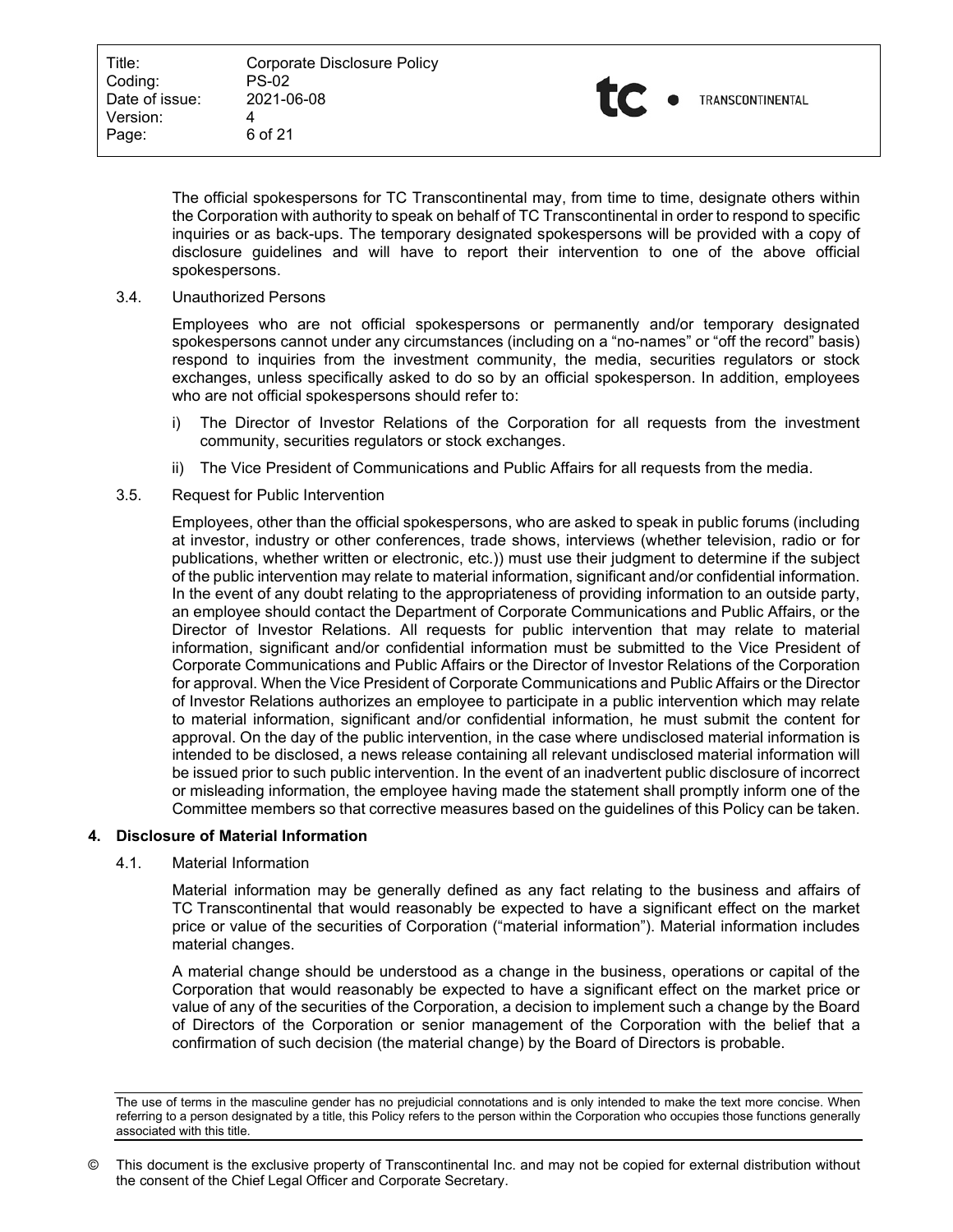

The definition of material information is more inclusive than the definition of material change as understood in applicable securities legislation, but is substantially similar to the materiality standard used in securities legislation for prospectus disclosure requirements.

External events that are reasonably expected to have or have had an effect on the Corporation that is both material and uncharacteristic of the effects generally experienced by other companies engaged in the same business may constitute material information.

4.2. Examples

The following are examples of events or information that, depending on whether or not their disclosure would reasonably be expected to have a significant effect on the market price or value of any securities of the Corporation, may constitute material information:

Other actual or projected facts likely to result in material information and, consequently, to require immediate disclosure include, among others, those indicated hereafter. It is a given that these facts should be material, according to the definition of material information, in order to be disclosed.

Many facts must be disclosed while they are still in the project stages, or before they occur, if the project gives rise to material information at that time. The announcement of a projected operation or activity is made at the time the decision is made by the company's Board of Directors, or by senior management who expect the Board's support. Thereafter, information is updated at least every 30 days, unless the initial announcement indicated that an update would be provided at another specified date. In addition, any material change to the projected operation, or to previously disclosed information, must be announced immediately.

Changes in Corporate Structure

- i) Changes in share ownership that may affect control of the Corporation;
- ii) Major reorganizations, mergers or amalgamations; and
- iii) Take-over bids, issuer bids or insider bids.

Changes in Capital Structure

- i) Public or private offerings of additional securities;
- ii) Planned repurchases or redemptions of securities;
- iii) Planned splits of common shares or offerings of warrants or share repurchase programs;
- iv) Any share consolidation, share exchange or stock dividend;
- v) Changes in the Corporation's dividend payments or policies;
- vi) Possible initiation of a proxy fight; and
- vii) Material modifications to rights of security holders.

Financial Guidance

- i) New guidance with respect to revenue, earnings, free cash flow, cost savings and capital intensity; and
- ii) Confirmation of guidance.

Changes in quarterly financial results

i) A significant increase or decrease in near-term earnings prospects;

The use of terms in the masculine gender has no prejudicial connotations and is only intended to make the text more concise. When referring to a person designated by a title, this Policy refers to the person within the Corporation who occupies those functions generally associated with this title.

<sup>©</sup> This document is the exclusive property of Transcontinental Inc. and may not be copied for external distribution without the consent of the Chief Legal Officer and Corporate Secretary.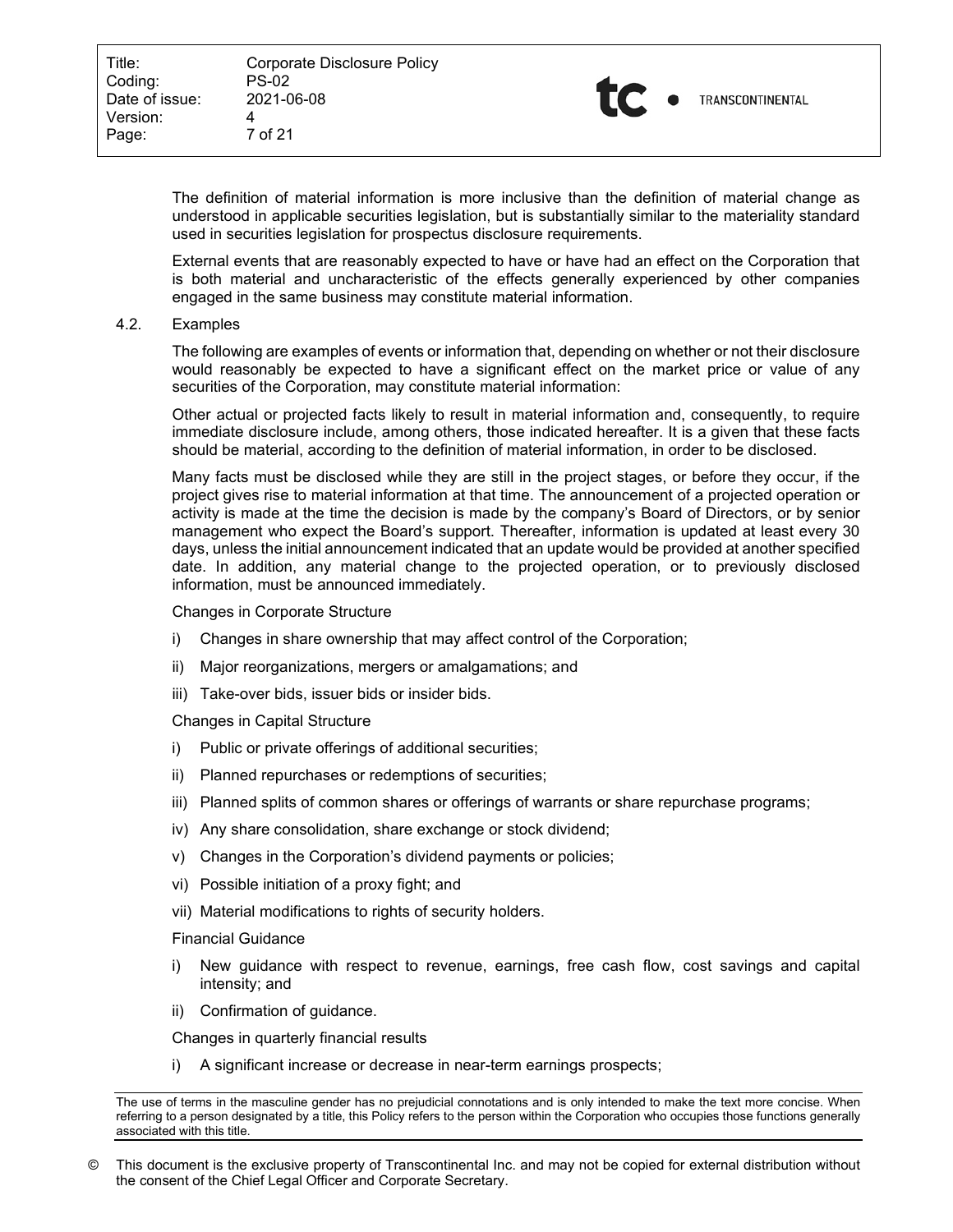

- ii) Significant unexpected changes in the financial results for any periods;
- iii) Significant changes in financial position, such as cash flow reductions, major asset write-offs or write-downs; changes in the value or composition of the Corporation's assets; and
- iv) Any material change in the Corporation's accounting policies.

Changes in Business and Operations

- i) A development that affects the Corporation's resources, technology, products or markets;
- ii) A significant change in capital investment plans or corporate objectives;
- iii) Major labour disputes or disputes with major contractors or suppliers;
- iv) Significant new contracts, products, patents or services or significant losses of contracts or business;
- v) Changes to the Board of Directors or executive management, including the departure of the Corporation's President and Chief Executive Officer, Chief Financial Officer or operating officers (or persons in equivalent positions);
- vi) The commencement of, or developments in, material legal proceedings or regulatory matters;
- vii) Waivers of the rules of the Corporation's Code of Conduct for officers, directors, and other key employees;
- viii) Any notice that reliance on a prior audit is no longer permissible; and
- ix) De-listing of the Corporation's securities or their movement from one quotation system or exchange to another.

Acquisitions and Dispositions

- i) Significant acquisitions or dispositions of assets, property or joint venture interests; and
- ii) Acquisitions of other companies, including a take-over bid for, or merger with, another company.

Changes in Credit Agreements

- i) The borrowing or lending of a significant amount of money;
- ii) Any mortgaging or encumbering of the Corporation's assets;
- iii) Defaults under debt obligations, agreements to restructure debt, or planned enforcement procedures by a bank or any other creditors;
- iv) Changes in credit ratings, including downgrades; and
- v) Significant new credit agreements.

The examples described above are not exhaustive and are not a substitute for the appropriate employees of the Corporation and the Committee members exercising their own judgment in determining materiality.

The use of terms in the masculine gender has no prejudicial connotations and is only intended to make the text more concise. When referring to a person designated by a title, this Policy refers to the person within the Corporation who occupies those functions generally associated with this title.

© This document is the exclusive property of Transcontinental Inc. and may not be copied for external distribution without the consent of the Chief Legal Officer and Corporate Secretary.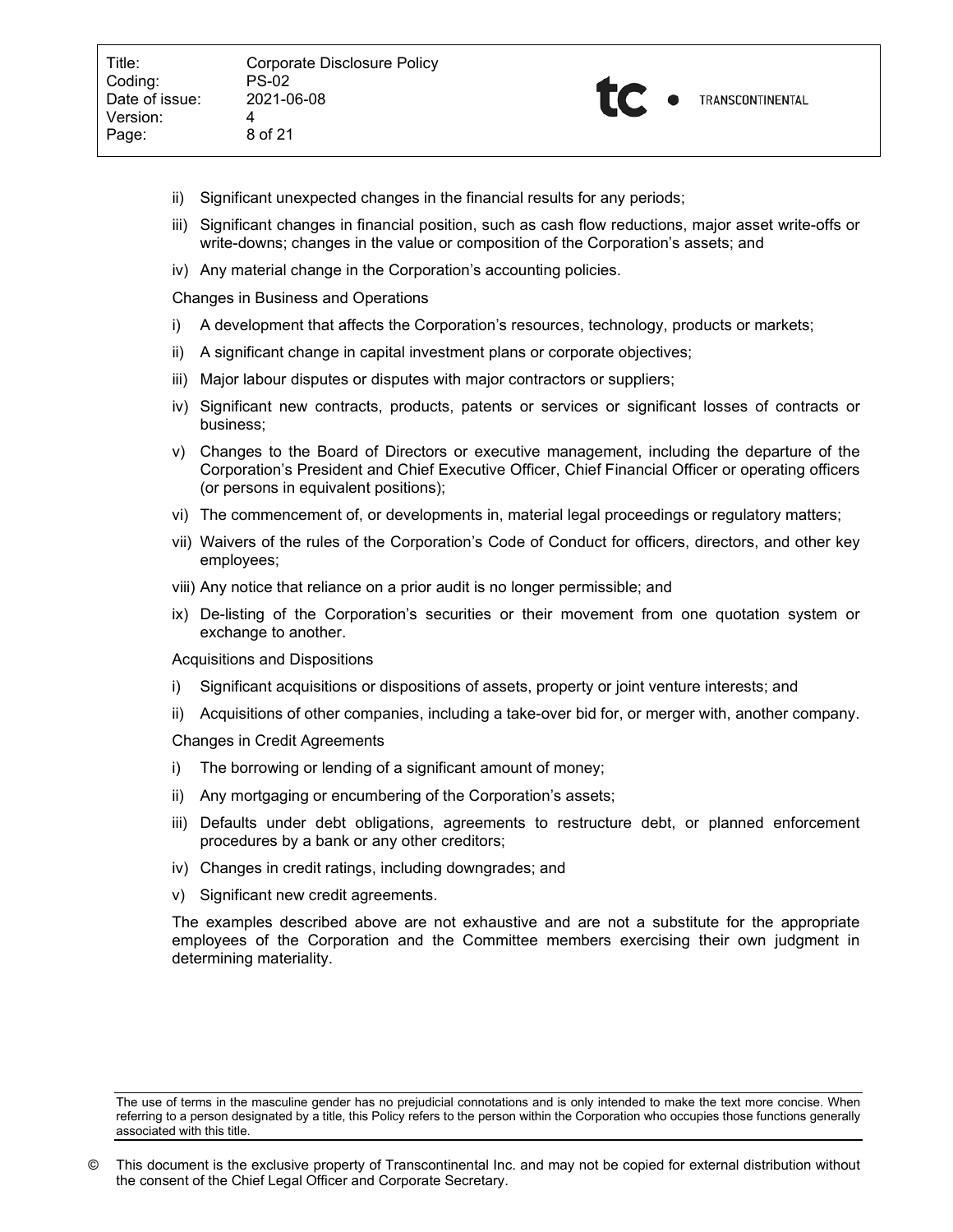## 4.3. Determining Materiality

If, while making a preliminary assessment, a Committee member determines that the information made known to him is material, he will bring the matter to the Chair of the Committee who can call a meeting to this effect. The Committee will use experience and judgment to assess the materiality, taking into account a number of factors such as the nature of the information itself, the state of the business and operations of the Corporation, the volatility of the securities of the Corporation at the relevant time and prevailing market conditions and, once deemed material, determine the content and the timing for public release.

If an issue arises that may lead to a future material change or material fact (as understood by securities legislation), the Committee will meet to determine the materiality of such information.

In case of an urgent matter, two Committee members will assess the materiality, with one of the Committee members being either the President and Chief Executive Officer or the Chief Financial Officer. In the absence of both the President and Chief Executive Officer and the Chief Financial Officer, three Committee members will assess the materiality.

#### 4.4. Approval Process

All material information to be publicly disclosed shall be submitted prior to its disclosure to all members of the Committee and to the Chair of the Board. The content and timing of dissemination shall be approved by two members of the Committee. This approval process shall take place prior to any other approvals from the Board of Directors of the Corporation or any committee thereof, where applicable.

#### 4.5. Principles of Disclosure of Material Information

In complying with public disclosure requirements, the Corporation should adhere to the following basic disclosure principles:

- i) Material information will be publicly disclosed immediately via news release forthwith upon the information becoming known to senior management of the Corporation or, in the case of information previously known, forthwith upon it becoming apparent that the information is material;
- ii) Disclosure must include any information the omission of which would make the rest of the disclosure misleading (half-truths are misleading);
- iii) Unfavourable material information must be disclosed as promptly and completely as favourable material information;
- iv) No selective disclosure of material information will be made. Previously undisclosed material information must not be disclosed to selected individuals (for example, in an investor meeting or during a telephone conversation with an analyst or in conference calls). If previously undisclosed material information is inadvertently disclosed, this information must be broadly disclosed immediately via news release. In such circumstances, the Corporation should consider, during trading hours, the possibility of asking the Toronto Stock Exchange for a trading halt until public disclosure is made;
- v) The Committee may determine that public disclosure of material information would be unduly detrimental to the Corporation (for example, if release of the information would prejudice negotiations in a corporate transaction), in which case the information will be kept confidential temporarily. In these circumstances, the Committee will file a confidential material change report in accordance with applicable securities laws and will periodically (at least every 10 days) review

The use of terms in the masculine gender has no prejudicial connotations and is only intended to make the text more concise. When referring to a person designated by a title, this Policy refers to the person within the Corporation who occupies those functions generally associated with this title.

<sup>©</sup> This document is the exclusive property of Transcontinental Inc. and may not be copied for external distribution without the consent of the Chief Legal Officer and Corporate Secretary.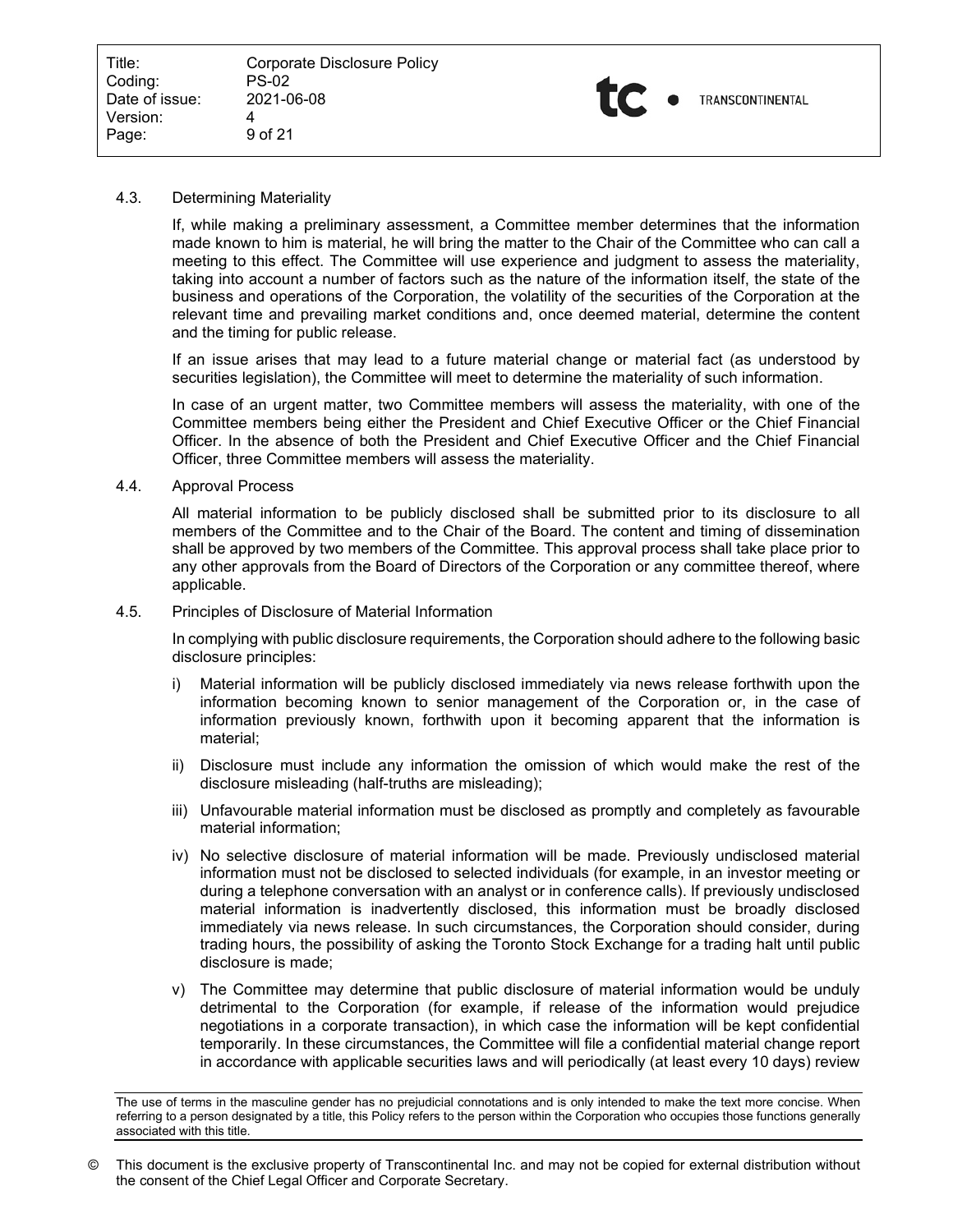

its decision to maintain the information confidential. Material information should be kept confidential only in exceptional circumstances;

- vi) Disclosure should be consistent among all audiences, including the investment community, the media, customers and employees. Derivative information (information extracted from a document filed on behalf of another person or company with a securities regulator in Canada or any stock exchange), which is included in a document or oral statement, should include a reference identifying the document that was the source of the information;
- vii) If non-IFRS (International Financial Reporting Standards) measures are provided in news releases or in the Management's Discussion and Analysis ("MD&A"), the Corporation will adhere to Canadian securities regulation and to the following guidelines:
	- State explicitly that the non-IFRS measures do not have any standardized meaning prescribed by IFRS and are therefore unlikely to be comparable to similar measures presented by other issuers;
	- Present the non-IFRS measures as prominently, or more prominently, as the comparable measures for the period determined in accordance with IFRS;
	- Describe the objectives of the non-IFRS measures and discuss the reasons for excluding individual items required by IFRS;
	- Provide a clear quantitative reconciliation from the non-IFRS measures to the IFRS financial statements, referencing the reconciliation when the non-IFRS measures first appear in the disclosure document;
	- Limit the number of non-IFRS measures provided and avoid using multiple similar non-IFRS measures that differ from each other only slightly; and
	- Present the non-IFRS measures on a basis that is consistent from period to period and explain any changes in the composition of the measures when compared to previously published measures.
- viii) Disclosure on the Corporation's website alone does not constitute adequate disclosure of material information;
- ix) The Corporation's directors, officers and employees, and any person in a special relationship with the Corporation are prohibited from informing, other than in the necessary course of business, anyone of material information concerning TC Transcontinental before that material information has been generally disclosed (known as "tipping"). The necessary course of business exception would generally cover communications with:
	- Vendors and suppliers on issues such as research and development, sales and marketing and supply contracts;
	- Employees, officers and members of the Board of Directors;
	- Lenders, legal counsel, auditors, underwriters and financial and other professional advisors to TC Transcontinental;
	- Parties to negotiations;
	- Labour unions and industry associations in particular circumstances;
	- Government agencies and non-governmental regulators; and

The use of terms in the masculine gender has no prejudicial connotations and is only intended to make the text more concise. When referring to a person designated by a title, this Policy refers to the person within the Corporation who occupies those functions generally associated with this title.

<sup>©</sup> This document is the exclusive property of Transcontinental Inc. and may not be copied for external distribution without the consent of the Chief Legal Officer and Corporate Secretary.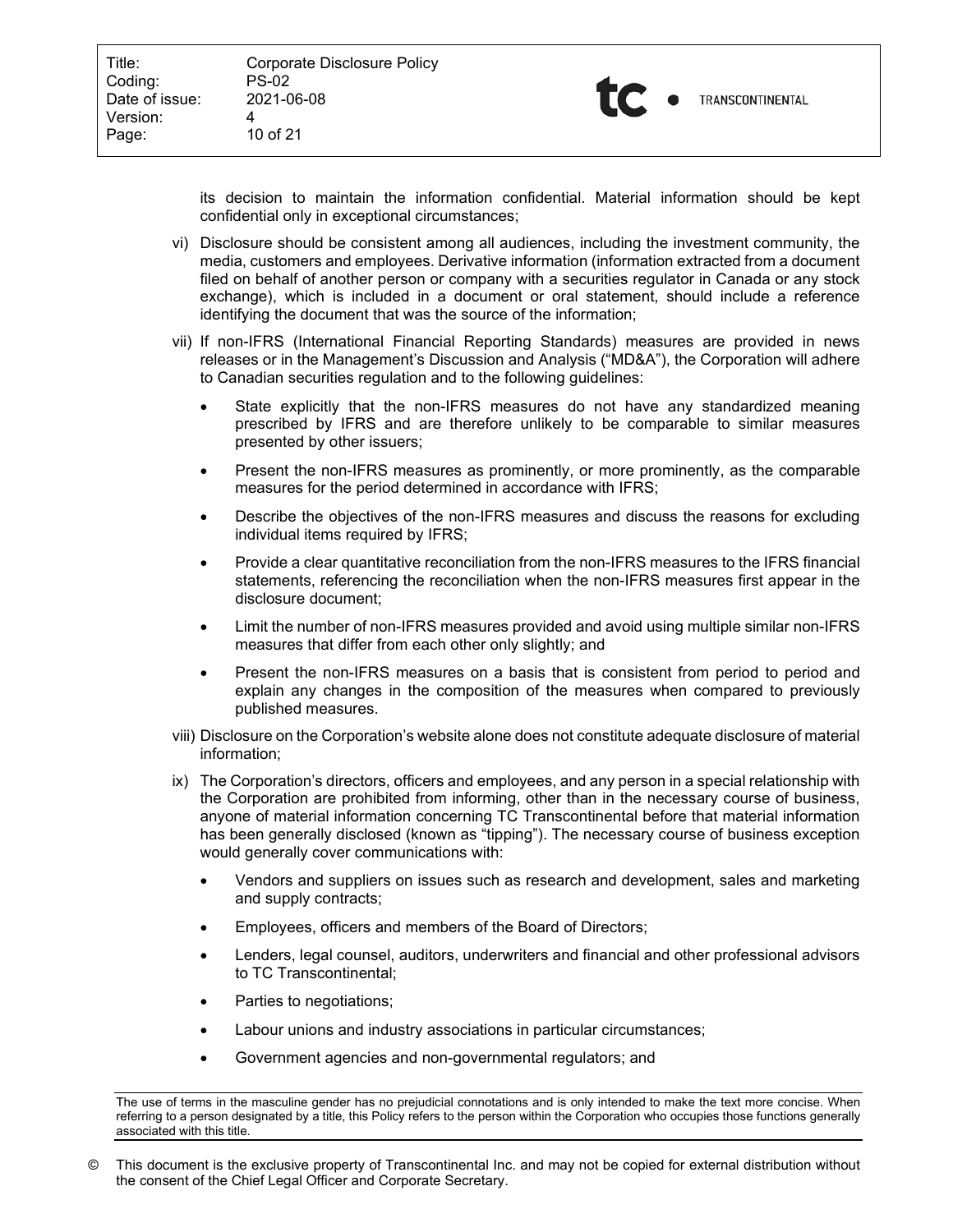- TRANSCONTINENTAL
- Credit rating agencies (provided that the information is disclosed for the purpose of assisting the relevant agency to formulate a credit rating and the agency's ratings generally are or will be publicly available).

In addition, disclosures made to affect a take-over bid, amalgamation or acquisition or made in connection with a public offering or private placement in order to raise financing would generally involve the transmission of information in the necessary course of business. Communications made to the controlling shareholders may also, in certain circumstances, be considered in the necessary course of business. However, material information that is otherwise provided to private placement investors and controlling shareholders should be generally disclosed at the earliest opportunity.

Any action taken in reliance of this Policy not otherwise permitted pursuant to the Corporation's Insider Trading Policy or applicable law shall not be permitted.

The foregoing list is not exhaustive and is not a substitute for the Corporation and its directors, officers and employees exercising their own judgment in making the determination to whether the "necessary course of business" exception should apply. Where such determination is unclear, the Legal Department should be consulted.

x) In the event of an inadvertent public disclosure of incorrect or misleading information, the Corporation shall immediately take the corrective measures (which shall include the news release if it is considered to be material information) that shall be deemed appropriate by at least two members of the Committee.

## **5. Statutory Civil Liability**

Securities laws in certain provinces of Canada, including Québec and Ontario, have created a statutory regime providing investors with the right to sue public companies such as Transcontinental Inc., its directors, officers, control persons, spokespersons and others, for damages arising from misrepresentations in public disclosures or failure to make timely disclosure of material changes. The liability regime distinguishes between "core documents" (as defined below) and documents that are not "core documents".

In summary, a misrepresentation is an untrue statement of material information or an omission to state material information that is required to be stated or is necessary to make a statement that is not misleading in light of the circumstances in which it was made.

The following continuous disclosure documents constitute "core documents":

- i) Annual and interim MD&As;
- ii) Annual and interim financial statements;
- iii) Annual information forms;
- iv) Management proxy circulars for annual shareholder meetings;
- v) Prospectuses;
- vi) Take-over bids and issuer bid circulars;
- vii) Management proxy circulars;
- viii) Rights offering circulars; and
- ix) Material change reports (for the Corporation and its officers).

The use of terms in the masculine gender has no prejudicial connotations and is only intended to make the text more concise. When referring to a person designated by a title, this Policy refers to the person within the Corporation who occupies those functions generally associated with this title.

<sup>©</sup> This document is the exclusive property of Transcontinental Inc. and may not be copied for external distribution without the consent of the Chief Legal Officer and Corporate Secretary.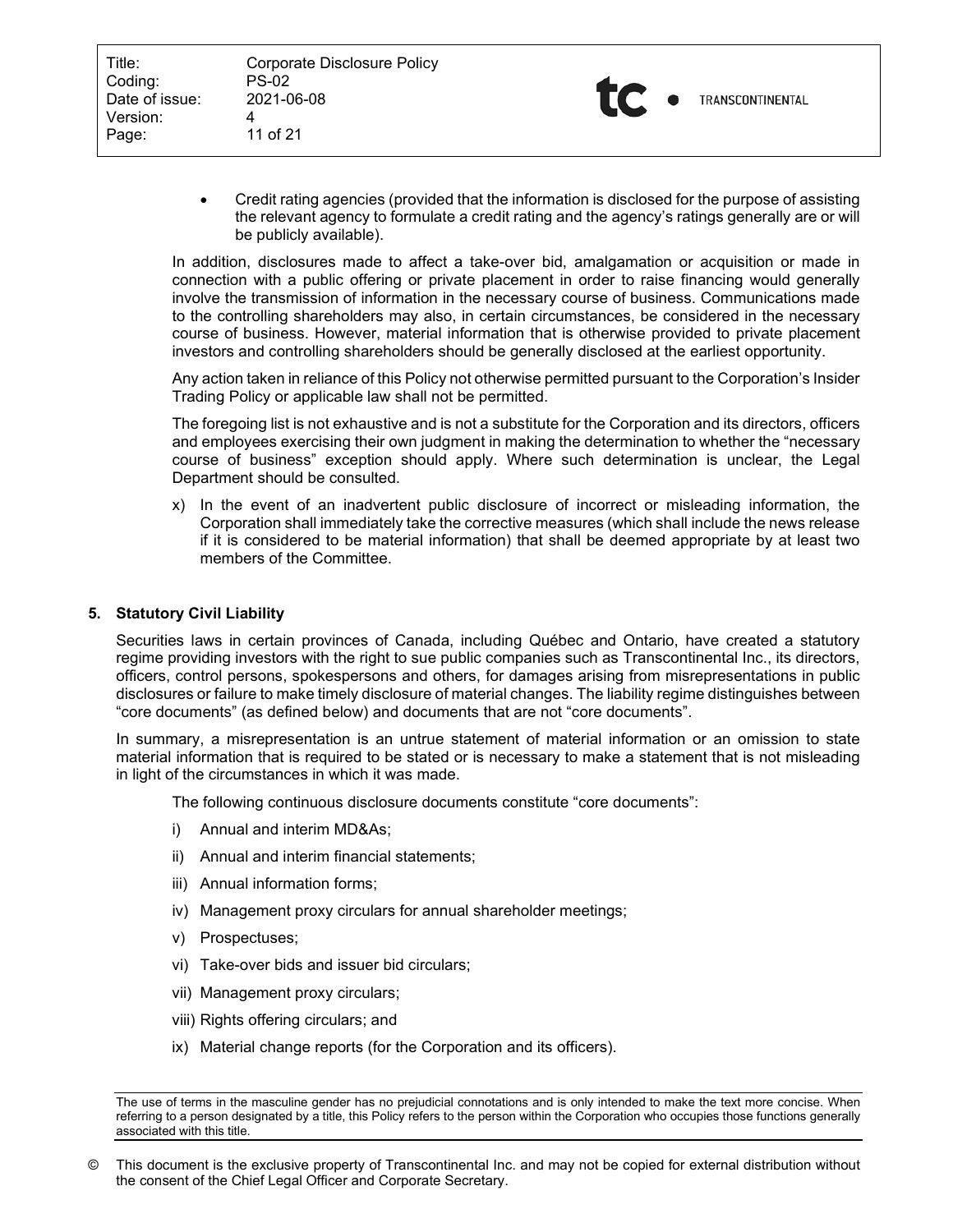The foregoing shall be prepared, as for the first two by, or under the supervision of, the Chief Financial Officer, and the balance by, or under the supervision of, the Chief Legal Officer and Corporate Secretary. All of these documents must be reviewed by members of the Committee and concurrently submitted to the Chair of the Board and, where required, by law or by other policies of the Corporation, approved by the Board of Directors of the Corporation.

Non-core documents include all written communications other than "core documents" (including communications prepared and transmitted only in electronic form), that are required to be filed or are voluntarily filed with a securities regulator, stock exchange or government pursuant to applicable securities or corporate legislation, or any other written communication that is intended to be released publicly, the content of which would reasonably be expected to affect the prices or value of a security of the Corporation.

The principal examples of non-core documents are:

- i) News releases; and
- ii) Annual reports (excluding the MD&A and the financial statements).

The foregoing non-core documents are not typically approved by the Board of Directors. Prior to their release, they should however be submitted to the members of the Committee and to the Chair of the Board and approved by a minimum of two members.

In addition, any slide presentations (and related speaking notes) and texts or scripts of speeches to be made at industry conferences and meetings with the media or financial analysts and handed out at such conferences or meetings and/or posted on the Corporation's website, if they contain material information, shall, to the extent practicable, be prepared or reviewed by the Chief Financial Officer or the Vice President of Corporate Communications and Public Affairs, and the Director of Investor Relations. When reviewing, such persons shall ensure that no undisclosed material information will be disclosed and that the appropriate "safe harbour" (forward-looking) notice is inserted.

The Director of Investor Relations of the Corporation should be present at financial analyst or investor conference calls, meetings (including one-on-one meetings) and webcasts and, to the extent practicable, prepare notes of the oral statements made unless a transcript is obtained. Such transcripts or notes shall be retained on file in accordance with instructions of the Committee.

## **6. Maintaining Confidentiality**

6.1. Directors, Officers and Employees

Any director, officer or employee privy to material information will be so advised and is prohibited from communicating such information to anyone else, other than in the necessary course of business. Reasonable efforts will be made to limit access to confidential information and undisclosed material information to only those who need to know the information and those persons will be advised that the information is to be kept confidential until it has been publicly disclosed. Confidentiality of information is addressed in TC Transcontinental's Code of Conduct.

## 6.2. Outside Parties

Outside parties privy to confidential information and undisclosed material information concerning TC Transcontinental will be told that they must not divulge this information to anyone else, other than in the necessary course of business, and that they may not trade in the Corporation's securities until the information is publicly disclosed. Such outside parties may be required to confirm their commitment to non-disclosure in the form of a written confidentiality agreement if they are not already subject to confidentiality obligations for the benefit of the Corporation.

#### 6.3. Preventive Measures

The use of terms in the masculine gender has no prejudicial connotations and is only intended to make the text more concise. When referring to a person designated by a title, this Policy refers to the person within the Corporation who occupies those functions generally associated with this title.

© This document is the exclusive property of Transcontinental Inc. and may not be copied for external distribution without the consent of the Chief Legal Officer and Corporate Secretary.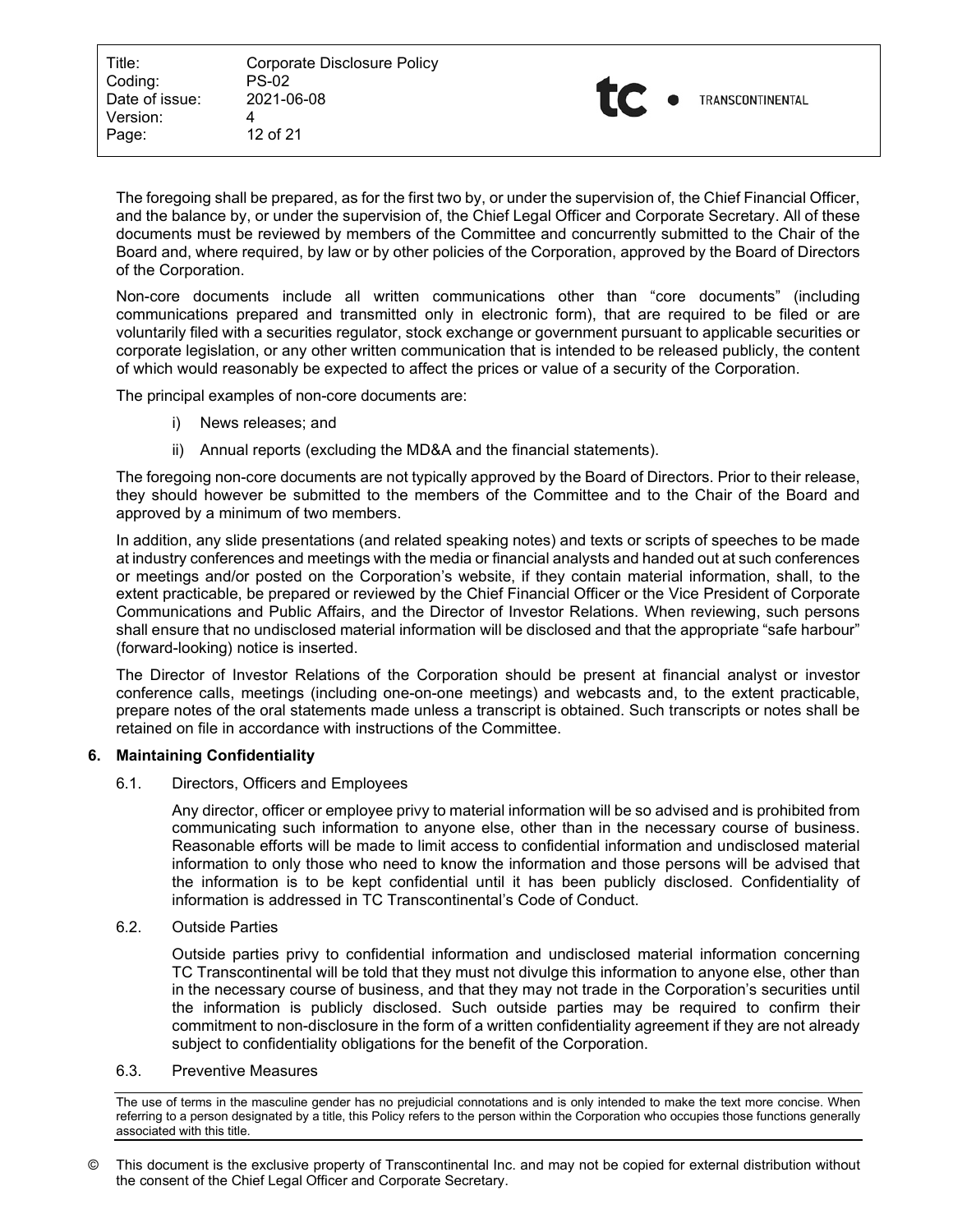

Reasonable best efforts should be made to prevent the misuse or inadvertent disclosure of undisclosed material information; therefore, the following procedures should be observed.

- i) Documents and files containing confidential information should be kept in a safe place, with access restricted to individuals who "need to know" that information in the necessary course of business. Code names should be used if necessary;
- ii) Confidential matters should not be discussed in places where the discussion may be overheard, such as elevators, hallways, restaurants, airplanes or taxis;
- iii) Confidential documents should not be read in public places and should not be discarded in public places where others can retrieve them;
- iv) Directors, officers and employees must ensure they maintain the confidentiality of information in their possession outside of the office as well as inside the office;
- v) Transmission of documents by electronic means, such as by fax, email or directly from one computer to another, should be made only where it is reasonable to believe that the transmission can be made and received under secure conditions; namely through the Diligent platform. Otherwise, documents should be sent with a password in order to access them;
- vi) Unnecessary copying of confidential documents should be avoided and documents containing confidential information should be promptly removed from conference rooms and work areas after meetings have concluded. Extra copies of confidential documents should be shredded or otherwise securely destroyed; and
- vii) Access to confidential electronic data should be restricted through the use of passwords.

Special exceptions to the foregoing procedures will be accepted in the event of emergency or in other special circumstances that warrant any such exceptions.

# **7. Trading Restrictions and Blackout Periods**

Insiders and employees having knowledge of undisclosed material information about the Corporation or third parties in negotiations with the Corporation to whom undisclosed material information may need to be disclosed (including as to the possibility of entering into a transaction if any such transaction would, in itself, constitute material information) are prohibited from trading securities of the Corporation or of such third party until the information has been fully disclosed and widely disseminated.

Insiders and employees having knowledge of undisclosed material information about the Company must refer to the Insider Trading Policy of the Corporation before trading in securities of the Corporation.

## **8. Methods of Dissemination**

8.1. News Releases

When it is determined in accordance with this Policy that material information has not been disclosed, the Corporation shall issue a news release.

All news releases containing earnings guidance and financial results shall be reviewed and approved by the Board of Directors prior to issuance of a news release, which will take place as soon as reasonably practicable following the Board of Directors' approval.

If the Toronto Stock Exchange is open for trading at the time of the dissemination of a news release relating to material information, prior notice of the news release announcing such material information will be provided to market surveillance to permit a trading halt if deemed necessary by the Toronto Stock Exchange.

The use of terms in the masculine gender has no prejudicial connotations and is only intended to make the text more concise. When referring to a person designated by a title, this Policy refers to the person within the Corporation who occupies those functions generally associated with this title.

<sup>©</sup> This document is the exclusive property of Transcontinental Inc. and may not be copied for external distribution without the consent of the Chief Legal Officer and Corporate Secretary.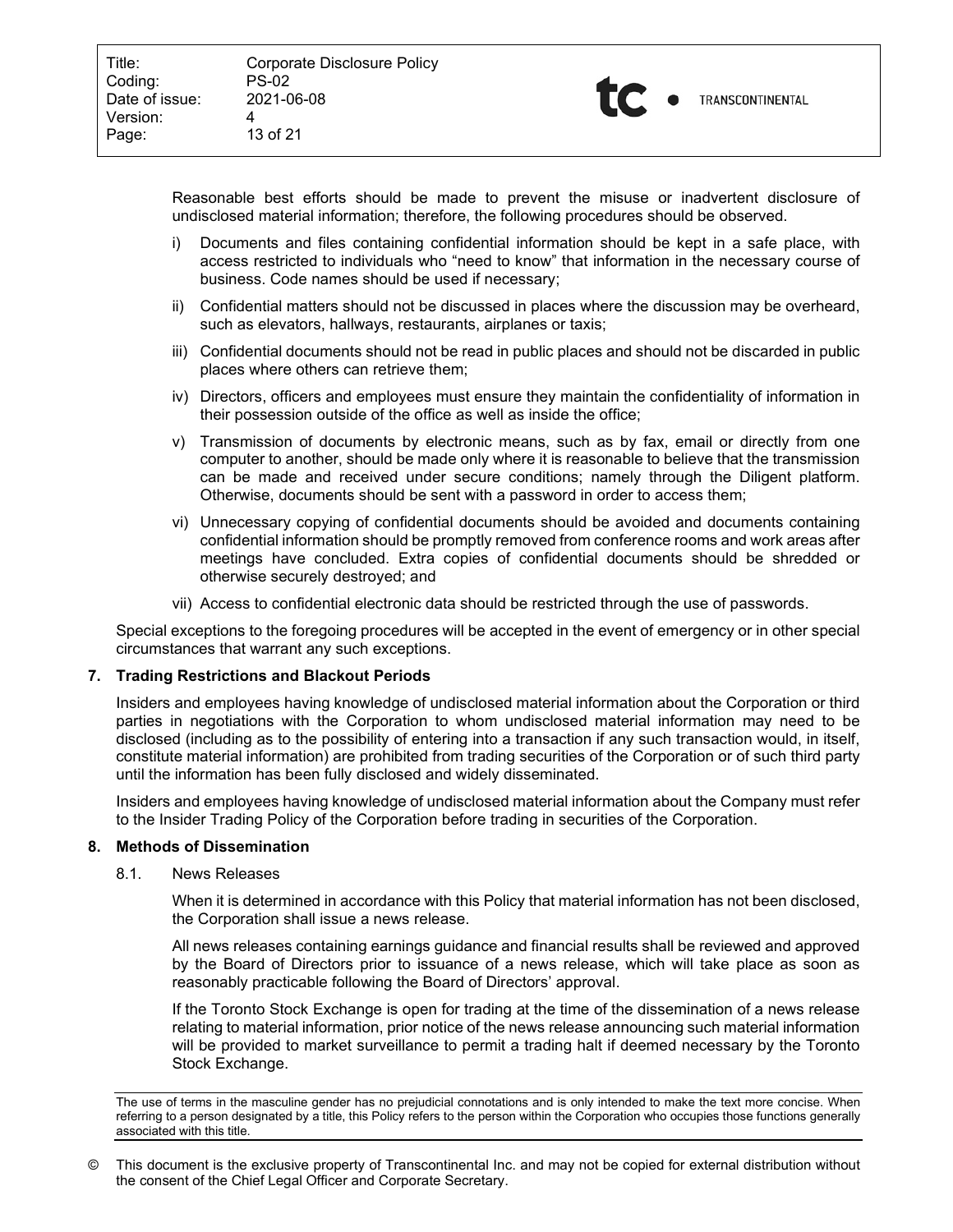

News releases will be disseminated through an approved newswire service that provides simultaneous national distribution. Technologies including webcasts, conference calls, email, video conferences, fax, corporate websites, social media networks, corporate blogs and podcasts are not acceptable alternatives to a press release.

News releases will be posted on the Corporation's website immediately after confirmation of dissemination over the newswire. The Corporation's website will include a notice that advises the reader that the information posted was accurate at the time of posting, but may be superseded by subsequent disclosure.

If the subject of a news release constitutes a material change for the Corporation, a material change report shall be filed with applicable securities regulators within the delays prescribed by securities laws.

8.2. Conference Calls

Conference calls will be held to discuss quarterly earnings and if deemed advisable, major corporate developments, accessible simultaneously to all interested parties, some as participants by telephone and others in a listen-only mode by telephone or via a webcast on the Internet. The call will be preceded by a news release containing all relevant material information. At the beginning of the call, a Corporation spokesperson will provide appropriate cautionary language regarding any forwardlooking information and direct participants to publicly available documents containing the assumptions and factors applied that could cause actual results to differ materially from a conclusion, forecast or projection in the forward-looking information and a full discussion of the risks and uncertainties associated with the news.

The Corporation will provide advance notice of the conference call and webcast by issuing a news release announcing the date, time and subject of the call and providing information on how interested parties may access the call and webcast. These details will be provided on the Corporation's website. In addition, the Corporation may send invitations to analysts, institutional investors, the media and others. Any non-material supplemental information provided to participants will also be posted on the Corporation's website for others to view.

An archived audio replay of the conference call will be made available for a minimum of 30 days on the Corporation's website.

Where practicable, statements and responses to anticipated questions should be prepared in advance under the supervision of the Vice President of Corporate Communications and Public Affairs and the Director of Investor Relations of the Corporation with the contribution of relevant persons with knowledge of the subject matter in the relevant group or business unit of the Corporation.

If a member of the Committee is of the view that selective disclosure of previously undisclosed material information or misleading disclosure occurred during the conference call, members of the Committee shall immediately meet to determine whether a news release must be issued to disclose or correct the information disclosed during the conference call. The procedures outlined in section 8.1 of this Policy shall apply to the preparation and dissemination of any news release.

8.3. Corporate Website

Unless otherwise decided by the Committee, all continuous disclosure documents and all news releases associated with material information will be available in the "Investors" section of the Corporation's website. All information posted, including the text and audiovisual material, will show the date the material was issued. The website will include a notice that advises the reader that the information was accurate at the time of posting, but may be superseded by subsequent disclosure.

The use of terms in the masculine gender has no prejudicial connotations and is only intended to make the text more concise. When referring to a person designated by a title, this Policy refers to the person within the Corporation who occupies those functions generally associated with this title.

<sup>©</sup> This document is the exclusive property of Transcontinental Inc. and may not be copied for external distribution without the consent of the Chief Legal Officer and Corporate Secretary.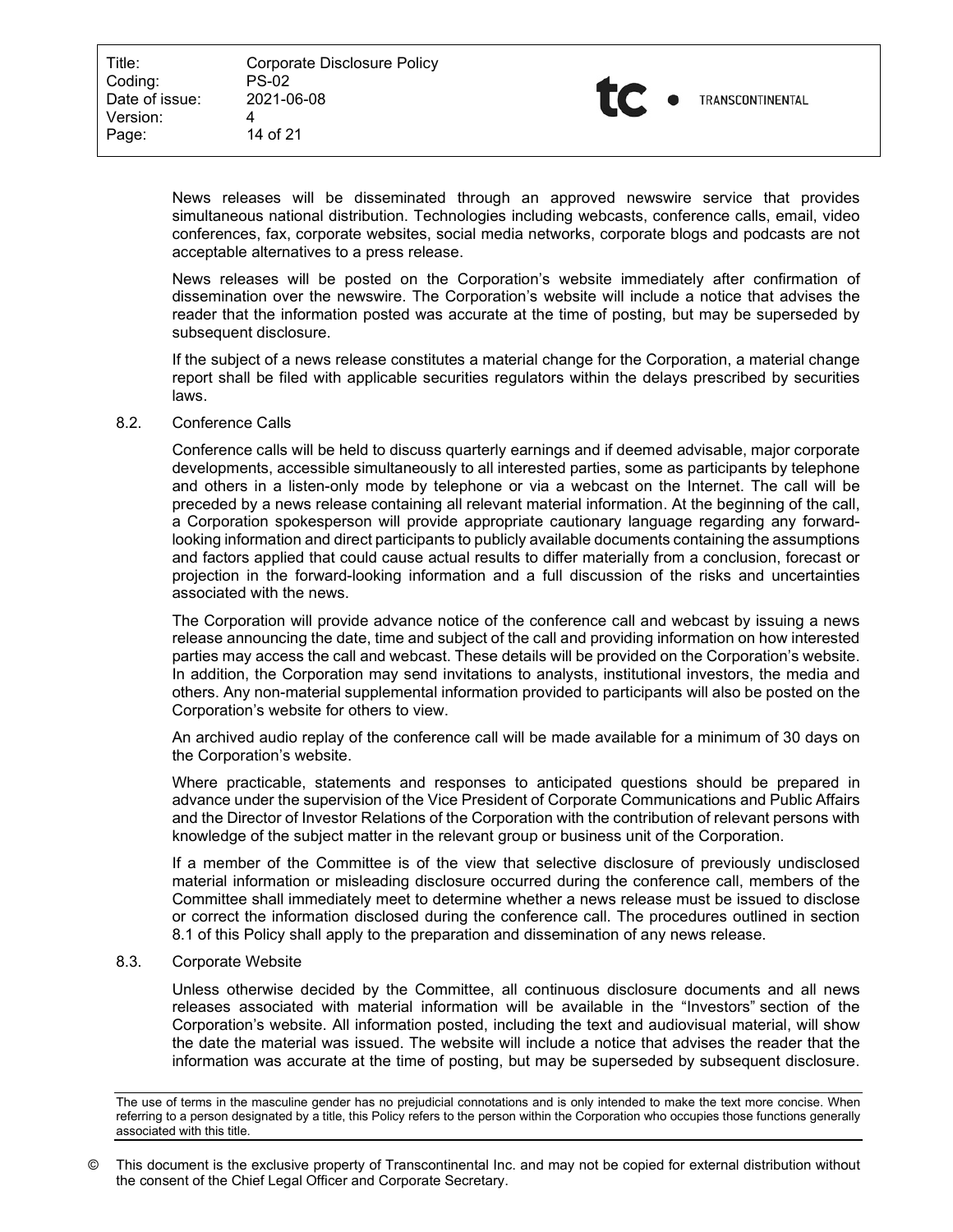

The issuance of a news release must precede any disclosure of material information on the Corporation's website.

The Director of Investor Relations of the Corporation will ensure that a log is maintained indicating the date that material information is posted and/or removed from the Investor Relations section of the Corporation's website. Continuous disclosure documents filed with securities regulators will be maintained on the website for a minimum of two years.

The Director of Investor Relations of the Corporation must approve all links from the "Investors" section of Corporation's website to third party websites. The website will include a notice that advises readers they are leaving the Corporation's website and that the Corporation is not responsible for the contents of the other site. Links to other websites shall be checked regularly by the Director of Investor Relations of the Corporation to ensure they remain valid.

The Director of Investor Relations of the Corporation will ensure that responses are provided to electronic inquiries from the investment community, the media and the general public. Only publicly disclosed information or non-material information shall be used to respond to electronic inquiries. The Director of Investor Relations of the Corporation will maintain a file of these responses to inquiries from the investment community for two years. Websites of TC Transcontinental's subsidiaries and/or divisions should not contain undisclosed material information.

## 8.4. Other Electronic Communications

Electronic communications include email, social networking sites as well as audio and video content. Please refer to the Corporation's Social Media Policy.

## **9. Communications with Analysts, Investors and the Media**

9.1. Basic Guidelines

Disclosure in individual or group meetings does not constitute adequate disclosure of information that is considered non-public material information. If the Corporation intends to discuss undisclosed or disclosed material information at an analyst or shareholder meeting, press conference, conference call or otherwise, including on the Corporation's website, the discussion will be preceded by a news release to disseminate such information.

The Corporation recognizes that meetings with analysts and institutional investors are an important element of its Investor Relations program. The Corporation will meet with analysts and investors individually or in small groups as needed or appropriate and will initiate contacts or respond to analyst and investor calls in a timely, consistent and accurate manner, subject to and in accordance with this Policy. All analysts will receive fair treatment regardless of their recommendation as to the Corporation's securities.

In the context of individual or group meetings with representatives of the analyst and institutional investor community, the Corporation only provides previously publicly disclosed information or nonmaterial information. The Corporation will not alter the materiality of information by breaking it into smaller non-material components which, if aggregated, would constitute material information.

The Corporation will provide the same type of non-material information to other members of the investment community, the media and the public that it provides to analysts and institutional investors and may post this information on TC Transcontinental's website.

Spokespersons will keep notes of telephone conversations of the Corporation with analysts, institutional investors and, to the extent deemed necessary, with the media and, to the extent practicable, at all individual and group meetings. A debriefing will be held after meetings with analysts and institutional investors and, if it is determined by the responsible parties that inadvertent disclosure

The use of terms in the masculine gender has no prejudicial connotations and is only intended to make the text more concise. When referring to a person designated by a title, this Policy refers to the person within the Corporation who occupies those functions generally associated with this title.

<sup>©</sup> This document is the exclusive property of Transcontinental Inc. and may not be copied for external distribution without the consent of the Chief Legal Officer and Corporate Secretary.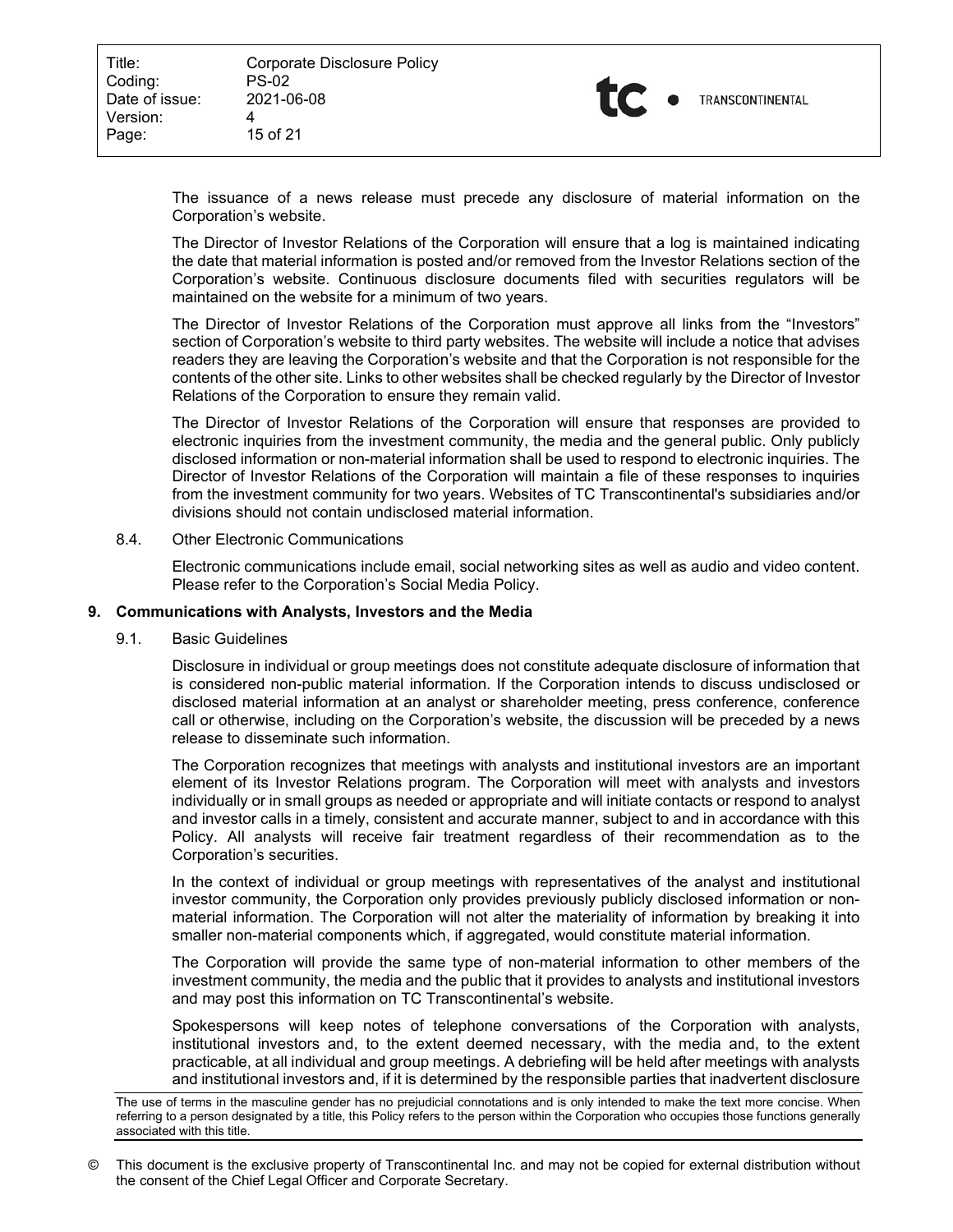

of previously undisclosed material information has occurred, the Corporation will immediately issue a news release in order to fully disclose that information and will apply the basic principles set out in this Policy for disclosure of material information.

Members of the media will not receive material information on an embargoed basis. Undisclosed material information will not be communicated to the media before such information has been publicly disseminated through a news release in accordance with this Policy. The Corporation's spokespersons will follow up with members of the media if an article is found to be inaccurate to correct it and avoid recurrence thereof.

## 9.2. Forward-Looking Information

## 9.2.1 Definition and Examples

Forward-looking information includes all disclosure regarding possible events, conditions or results of operations that is based on assumptions concerning future economic conditions and courses of action, and includes forecasts and projections.

Examples of information that constitutes forward-looking information include, but are not limited to:

- i) Projections or guidance concerning items such as revenue, income, earnings per share ("EPS"), free cash flow, capital expenditures, dividends, capital structure and other financial items;
- ii) Management's plans or objectives for future operations;
- iii) Plans or objectives for TC Transcontinental's products or services;
- iv) Statements relating to future economic performance; and
- v) Any other disclosure about future activities or condition.

#### 9.2.2. Basic Guidelines

A consistent approach to disclosure is important. Should the Corporation elect to disclose forwardlooking information in continuous disclosure documents, speeches, conference calls, etc., the following guidelines must be observed:

- i) All forward-looking information deemed material will be broadly disseminated via news release or in the MD&A in accordance with this Policy;
- ii) The information will be published only if there is a reasonable basis for drawing the conclusions or making the forecast and projections set out in the forward-looking information;
- iii) The document, speech, conference call or other oral statement containing forward-looking information must contain, in proximity to such information:
	- reasonable cautionary language identifying the forward-looking information as such, and identifying material factors that could cause actual results to differ materially from a conclusion, forecast or projection in the forward-looking information; and
	- a statement of the material factors or assumptions that were applied in drawing a conclusion or making a forecast or projection set out in the forward-looking information.
- iv) The forward-looking information may be accompanied by information such as a range of reasonably possible outcomes or sensitivity analyses;
- v) Public oral statements also require a cautionary statement that actual results could differ materially and a reference to material factors and assumptions that could cause actual results to

The use of terms in the masculine gender has no prejudicial connotations and is only intended to make the text more concise. When referring to a person designated by a title, this Policy refers to the person within the Corporation who occupies those functions generally associated with this title.

<sup>©</sup> This document is the exclusive property of Transcontinental Inc. and may not be copied for external distribution without the consent of the Chief Legal Officer and Corporate Secretary.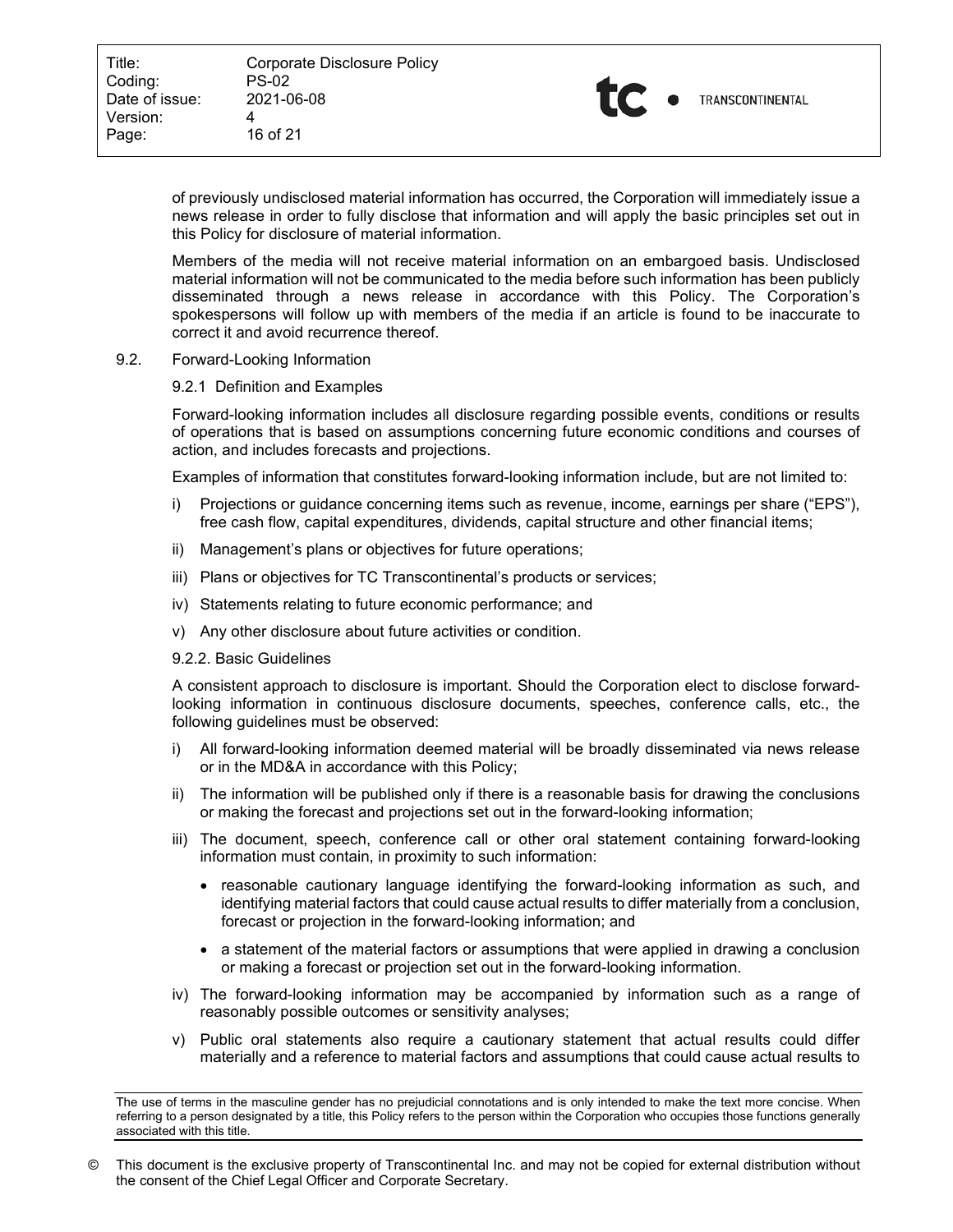

differ materially and to one or more readily available documents that outline such factors or assumptions;

- vi) The information will be accompanied by a statement that the information is stated as of a specific date, may be subject to change after that date and that the Corporation does not intend or is not obligated to update forward-looking information that is contained in that particular disclosure document or oral statement, whether as a result of new information, future events or otherwise;
- vii) Once disclosed, and notwithstanding the disclosure, if subsequent events prove past forwardlooking information to be materially off target, the Corporation will update its guidance or explaing the reasons for the difference by issuing a news release, or otherwise disclosing in its annual or quarterly MD&A;
- viii) Risk factors and disclaimers should be reviewed on a quarterly.

## 9.2.3. Guidance

Financial guidance, if any provided, other material forward-looking information to be publicly disclosed by the Corporation, as well as any subsequent confirmation or modification of such financial guidance and other material forward-looking information (including all forward-looking information included in the Corporation's annual and quarterly MD&As and annual information form) shall be approved by the Committee and reviewed by the Audit Committee and the Board of Directors of the Corporation.

## 9.2.3.1. Management Expectations

Through regular public dissemination of quantitative and qualitative information, TC Transcontinental will aim to encourage analysts to align their annual expectations with those of management. TC Transcontinental will not confirm, or attempt to influence, an analyst's opinions or conclusions and will not express comfort with analysts' financial models or earnings estimates. However, spokespersons may question the assumptions of an analyst if his estimate is not within the Corporation's annual earnings guidance range, if any has been publicly disclosed, to identify errors in facts based on publicly disclosed information that the analyst used in arriving at such conclusion or opinion.

9.2.3.2. Reporting Results Materially Below or Above Publicly Held Expectations

If the Corporation has determined that it will be reporting results materially below or above publicly held expectations, it will inform the Audit Committee and determine whether this information should be disclosed in a news release to enable discussion without risk of selective disclosure.

#### 9.3. Commenting on Rumours

The Corporation does not comment, affirmatively or negatively, on rumours. This also applies to rumours on the Internet. The Corporation's spokespersons will respond consistently to any rumours, saying: "It is our policy not to comment on market rumours or speculation". Directors, officers and employees should be advised that their efforts to address rumours may potentially result in liability, either personal or to the Corporation. Business units are expected to keep authorized TC Transcontinental spokespersons informed of pending material corporate developments in order for the Committee to assess their materiality and, if necessary, the appropriateness of public release of the information.

If the rumour is true in whole or in part, the Corporation will consider whether a news release should be immediately issued disclosing the relevant material information being the object of the rumour. Should the Toronto Stock Exchange request that the Corporation make a definitive statement in response to a market rumour that is causing significant volatility in the stock, the Committee will

© This document is the exclusive property of Transcontinental Inc. and may not be copied for external distribution without the consent of the Chief Legal Officer and Corporate Secretary.

The use of terms in the masculine gender has no prejudicial connotations and is only intended to make the text more concise. When referring to a person designated by a title, this Policy refers to the person within the Corporation who occupies those functions generally associated with this title.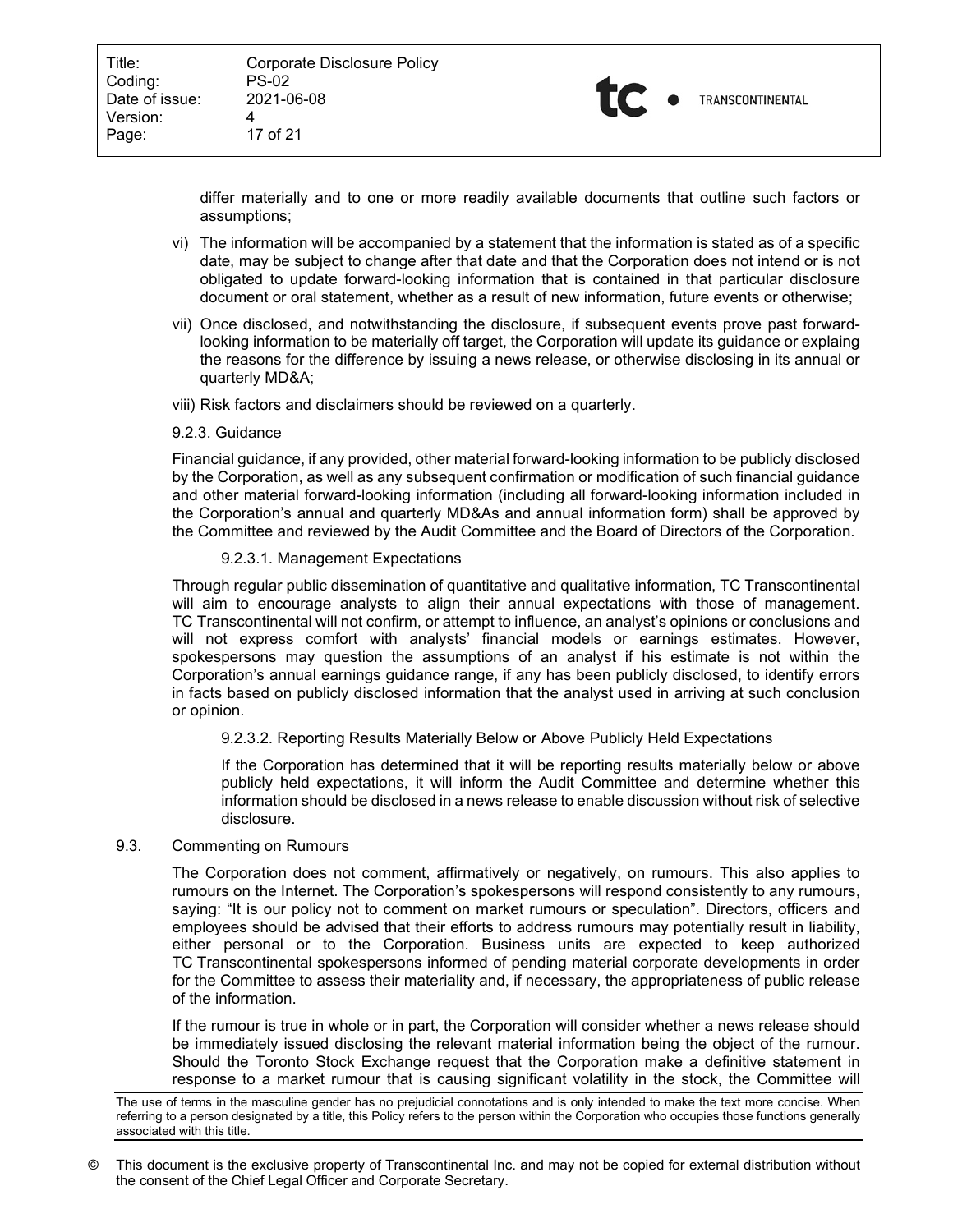

consider the matter and decide whether to make a policy exception and comment. If material information has been leaked and appears to be affecting trading activity in the Corporation's securities, the Corporation will consider taking steps to ensure that a full public announcement is made, confirming or denying the information that has been leaked.

The Director of Investor Relations of the Corporation should actively monitor stock trades during periods while rumours are known to the Committee.

## 9.4. Reviewing Analyst Reports and Financial Models

Upon request, the Corporation may review analysts' draft research reports or financial models solely for the purpose of correcting factual errors of publicly disclosed information or non-material information. The Corporation will not confirm, or attempt to influence, an analyst's opinions or conclusions and will not express comfort with the analyst's financial model and earnings estimates.

To avoid appearing to endorse an analyst's report or model, the Corporation will provide its comments orally or will attach a disclaimer to written comments to indicate the report was reviewed only for factual accuracy of publicly disclosed information about the Corporation.

## 9.5. Distributing Analyst Reports

Analyst reports are proprietary products of the analyst's firm. Distributing, referring to, or providing links to, an analyst report may be viewed as an endorsement by the Corporation of the report.

## 9.5.1. Outside Parties

TC Transcontinental will not provide analyst reports through any means to persons outside of the Corporation, including posting such information on its website. Individuals who request them will be referred to the analyst's firm. However, analyst reports may be provided to the Corporation's financial and professional advisors in the necessary course of business.

#### 9.5.2. Employees

TC Transcontinental will not provide analyst reports through any means to employees of the Corporation, including posting such reports on its intranet. Notwithstanding the foregoing, TC Transcontinental can distribute analyst reports to its directors, officers and employees in the necessary course of business to assist them in understanding how the marketplace values the Corporation.

#### 9.5.3. Corporate Website

TC Transcontinental may post on its website a complete listing, regardless of the recommendation, of all the investment firms and analysts who provide research coverage on the Corporation. If provided, this list will not include links to the analysts' or any other third party websites or publications or email address.

## 9.6. Shareholder Interaction with the Board of Directors

It is generally management's responsibility to communicate with shareholders and respond to inquiries in a transparent manner. However, the Corporation can, in certain cases, facilitate an interaction between a shareholder and members of the Board of Directors.

In order to avoid selective disclosure, directors should be familiar with this Policy, aware of the Corporation's public disclosure record and briefed with guidelines on the definition of materiality. Either the Chair of the Board, the President and Chief Executive Officer, the Chief Financial Officer or the Director of Investor Relations of the Corporation should be present at meetings between shareholders and independent directors.

The use of terms in the masculine gender has no prejudicial connotations and is only intended to make the text more concise. When referring to a person designated by a title, this Policy refers to the person within the Corporation who occupies those functions generally associated with this title.

<sup>©</sup> This document is the exclusive property of Transcontinental Inc. and may not be copied for external distribution without the consent of the Chief Legal Officer and Corporate Secretary.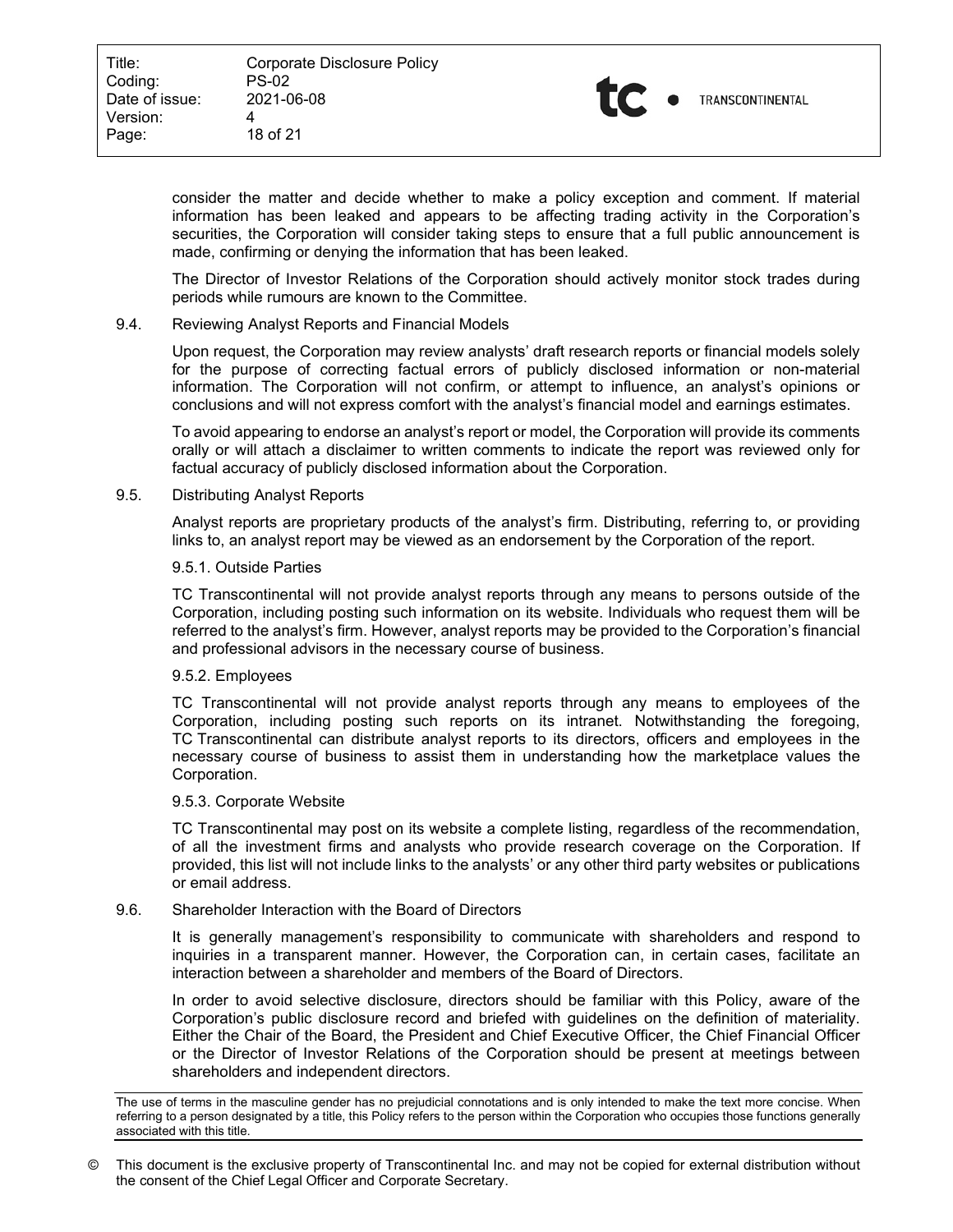| Title:         |   |
|----------------|---|
| Coding:        | P |
| Date of issue: | 2 |
| Version:       | 4 |
| Page:          |   |

Corporate Disclosure Policy  $PS-02$ 2021-06-08 19 of 21



 $\bullet$ 

TRANSCONTINENTAL

The use of terms in the masculine gender has no prejudicial connotations and is only intended to make the text more concise. When referring to a person designated by a title, this Policy refers to the person within the Corporation who occupies those functions generally associated with this title.

<sup>©</sup> This document is the exclusive property of Transcontinental Inc. and may not be copied for external distribution without the consent of the Chief Legal Officer and Corporate Secretary.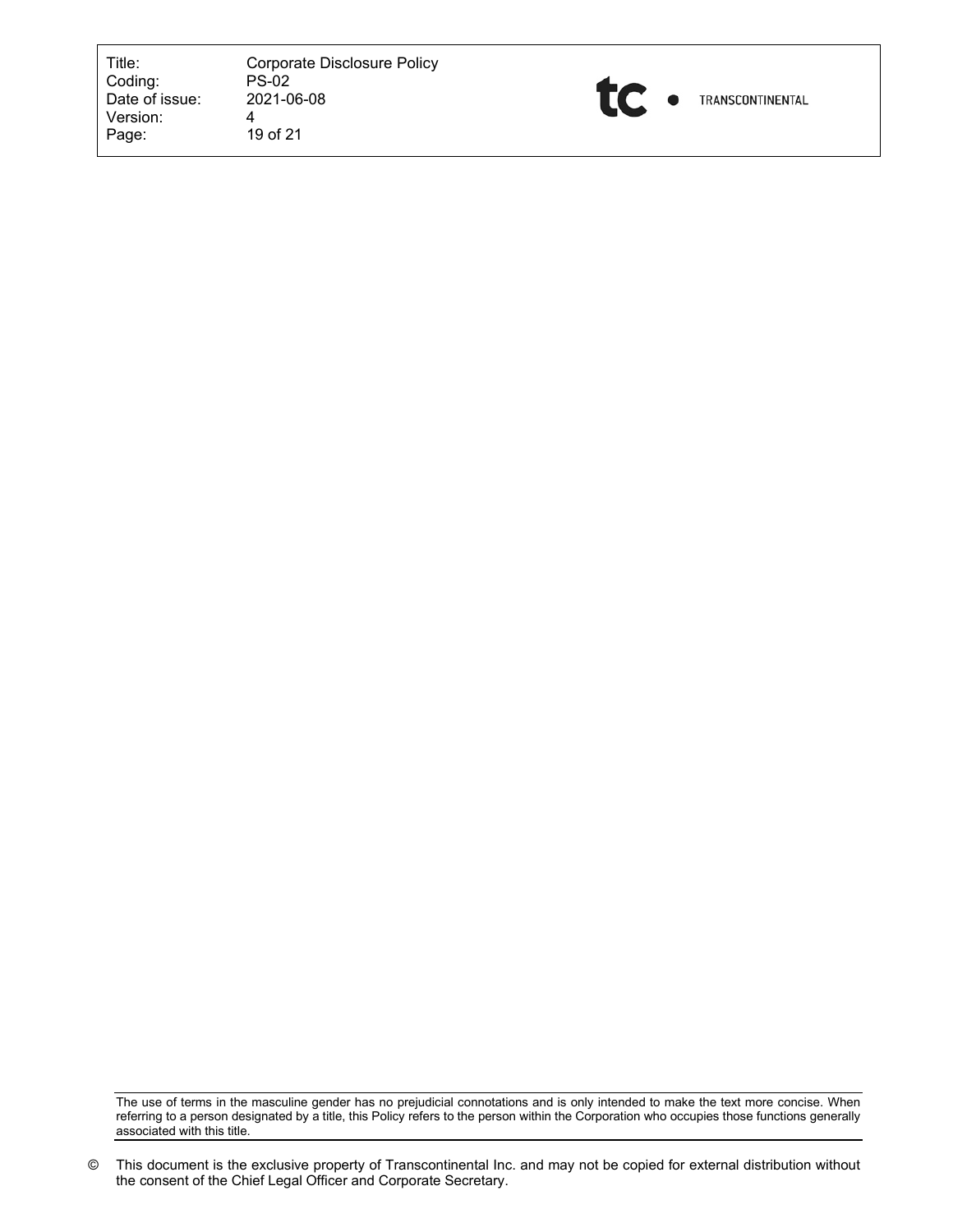

#### **10. Quiet Periods**

10.1. Time Frame

To avoid the potential for selective disclosure or even the perception or appearance of selective disclosure, the Corporation will observe quiet periods prior to quarterly earnings announcements or when material changes are pending. Regular quiet periods are outlined in the Corporation's Insider Trading Policy.

#### 10.2. Basic Guidelines

During a quiet period, the Corporation will avoid organizing meetings or telephone communications with analysts and investors, but will respond to unsolicited inquiries concerning factual matters. TC Transcontinental's spokespersons will not comment on the status of the current quarter's operations or expected results or any guidance. The Committee may also direct the spokespersons to stop all communications with analysts, institutional investors and other market professionals, if needed, during that period.

During quiet periods, the Corporation may however conduct discussions, initiate or participate in meetings, investor conferences and telephone conversations relating to information that is unrelated to the results. The Corporation can also respond to unsolicited inquiries concerning factual matters, with analysts, the media or investors provided it concerns publicly available or non-material information. Should inquiries be made concerning expected results, the Corporation and its spokespersons will clearly state to participants that the Corporation will not discuss matters relating to the outlook for results. Any discussions, meetings, conferences or conversations will remain subject to this Policy.

#### **11. Disclosure Record**

Copies of all documents disclosed or produced based on material information disseminated in compliance with this Policy, will be maintained by the Corporation for a period of two years. Unless otherwise determined by the Committee, during such period:

- i) Copies of news releases and newspaper articles based on such material information, copies of analyst reports, transcripts or audio recordings of conferences, logs of meetings, presentations, telephone calls and correspondence with the financial community will be kept by the Director of Investor Relations of the Corporation;
- ii) Copies of other continuous disclosure documents of the Corporation will be kept by the Chief Legal Officer and Corporate Secretary of the Corporation.

#### **12. Communications, Continuous Education and Enforcement**

This Policy extends to all employees of the Corporation, officers of the Corporation, the directors of the Corporation and its authorized spokespersons, all of whom will be advised of this Policy. All officers and employees of the Corporation who are, or may be, involved in making disclosure decisions under this Policy will receive a copy. Such officers and employees are required to understand, review and follow this Policy and understand its relevance to ensure compliance with securities laws and the rules of the Toronto Stock Exchange. A copy of this Policy will also be provided to the directors of the Corporation. New directors, officers and employees who are, or may be, involved in making disclosure decisions under this Policy will be provided with a copy of this Policy and made aware of its importance. Managers will also receive a copy of the guidelines for managers and will ensure the information is available and well understood by employees under their supervision. This Policy should be circulated as mentioned above initially and whenever changes are made.

The use of terms in the masculine gender has no prejudicial connotations and is only intended to make the text more concise. When referring to a person designated by a title, this Policy refers to the person within the Corporation who occupies those functions generally associated with this title.

© This document is the exclusive property of Transcontinental Inc. and may not be copied for external distribution without the consent of the Chief Legal Officer and Corporate Secretary.